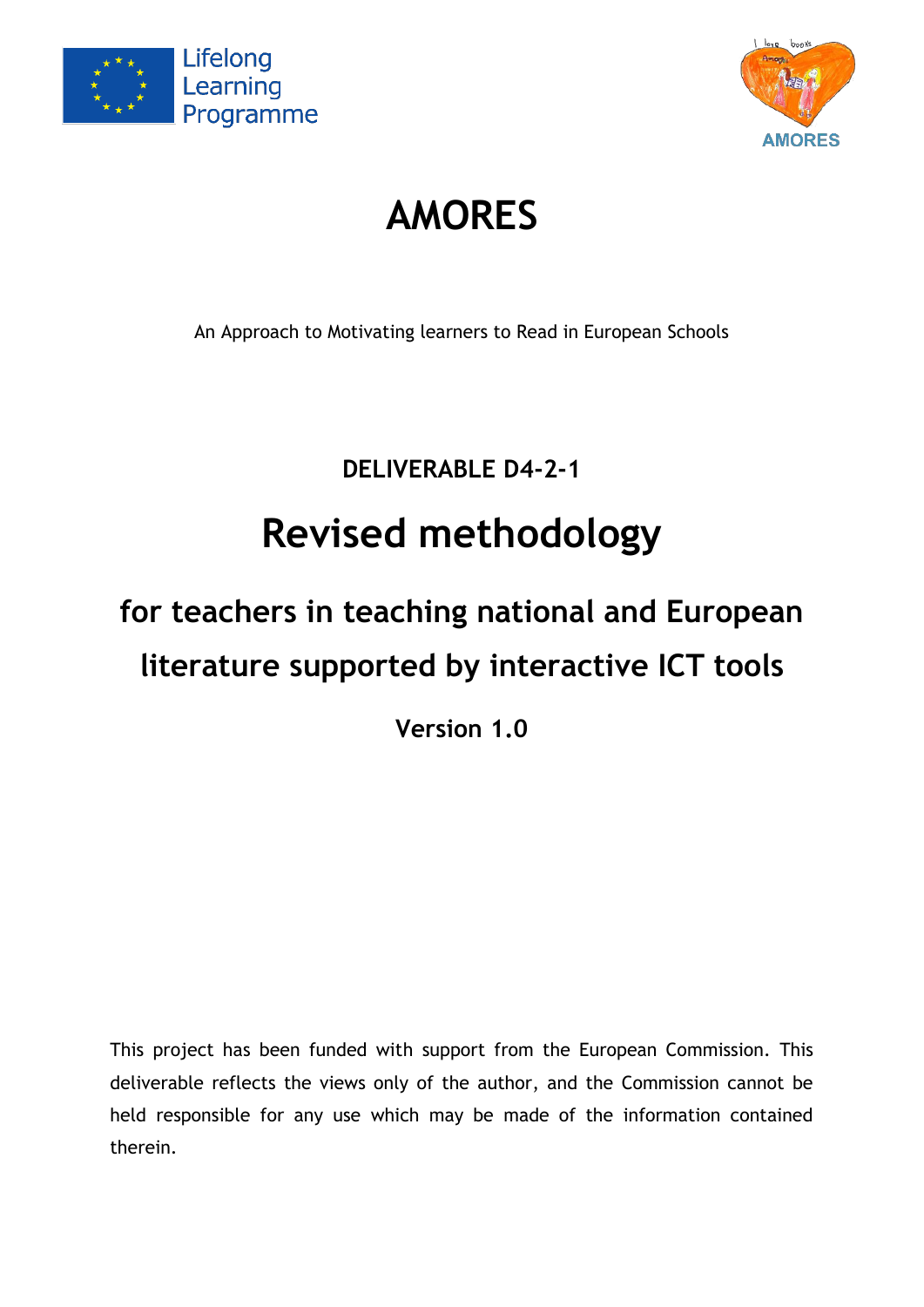



| TYPE OF DELIVERABLE:         | Product                             |
|------------------------------|-------------------------------------|
| <b>DISSEMINANTION LEVEL:</b> | Public                              |
| <b>WORK PACKAGE NUMBER:</b>  | WP4                                 |
| <b>WORK PACKAGE TITLE:</b>   | Evaluation of the pilot methodology |
| DUE DATE:                    | 30.10.2015.                         |

| WORK PACKAGE LEADER:                 | Dr Mark Childs                                       |
|--------------------------------------|------------------------------------------------------|
| AUTHOR(S):                           | Dr Mark Childs, Dr Geoff Walton, Janet Hetherington, |
|                                      | Gordana Jugo, Vedrana Vojković Estatiev              |
| CONTRIBUTOR(S):                      |                                                      |
| <b>PROJECT COORDINATOR:   CARNet</b> |                                                      |

#### ABSTRACT:

This document contains the full and abbreviated versions of the AMORES teaching methodology. This innovative methodology, aimed at increasing learner engagement with literature through the use of ICT, was developed as a result of a two-year EU-funded project carried out in five schools across Europe: in Croatia, Denmark, Poland, Sweden and the UK. The methodology was piloted on approximately 400 primary students in grades 1-9 and has shown itself to be highly effective at increasing learner engagement with works covered in classes of national and European literature. Increased engagement is achieved by learners creating e-artefacts (digital works inspired by literature), sharing these with other learners via videoconference, and finally reflecting on the process. The AMORES teaching methodology may also be used by educators in areas other than literature.

KEYWORDS: AMORES teaching methodology, literature, e-artefact creation, collaborative learning, learner-generated content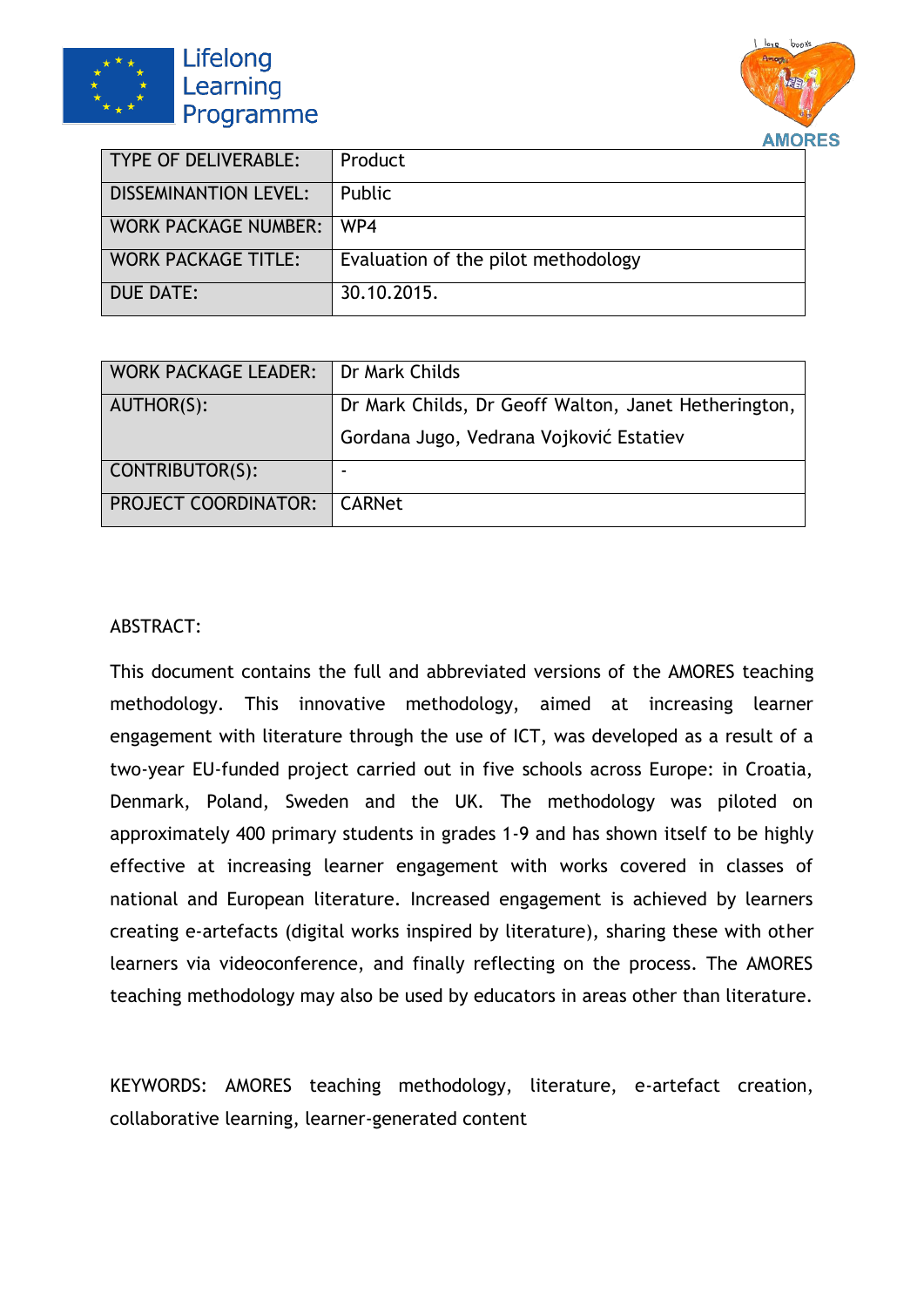

TABLE OF CONTENTS:



| <b>INTRODUCTION</b><br>1                                                                                 | 3                       |
|----------------------------------------------------------------------------------------------------------|-------------------------|
| THE MAIN GOALS OF THE AMORES TEACHING METHODOLOGY<br>2                                                   | <u>3</u>                |
| THE IMPACT OF THE METHODOLOGY FOLLOWING THE PILOT IMPLEMENTATION<br>3                                    | $\overline{\mathbf{4}}$ |
| 3.1 STUDENTS                                                                                             | 4                       |
| 3.1.1 TECHNOLOGIES                                                                                       | 4                       |
| 3.1.2 COLLABORATION                                                                                      | 5                       |
| 3.1.3 AGE                                                                                                | 5                       |
| 3.2 STAFF                                                                                                | 5                       |
| 3.2.1 PROFESSIONAL DEVELOPMENT                                                                           | 5                       |
| 3.2.2 CLASSROOM PRACTICE                                                                                 | 5                       |
| THE SETTING FOR THE DEVELOPMENT OF THE METHODOLOGY<br>4<br>THE CONTEXT OF THE PARTICIPATING SCHOOLS<br>5 | 6<br>7                  |
| RECOMMENDED DIGITAL COMPETENCIES FOR USE OF THE METHODOLOGY<br>6                                         | 8                       |
| INSTRUCTIONAL STRATEGIES, TEACHING METHODS AND LEARNING ACTIVITIES<br>7                                  | <u>8</u>                |
| <b>EXAMPLE OF A LEARNING SCENARIO</b><br>8                                                               | <u>10</u>               |
| 9 RECOMMENDATIONS                                                                                        | 11                      |
| 9.1<br><b>TOOLS AND ACTIVITIES</b>                                                                       | 11                      |
| 9.2 FACILITATING STUDENT LEARNING                                                                        | 12                      |
| 9.3 STUDENT INDIVIDUAL DIFFERENCES                                                                       | 13                      |
| 9.4 CLASSROOM AND PARENTAL SUPPORT                                                                       | 14                      |
| 10 LIMITATIONS                                                                                           | 14                      |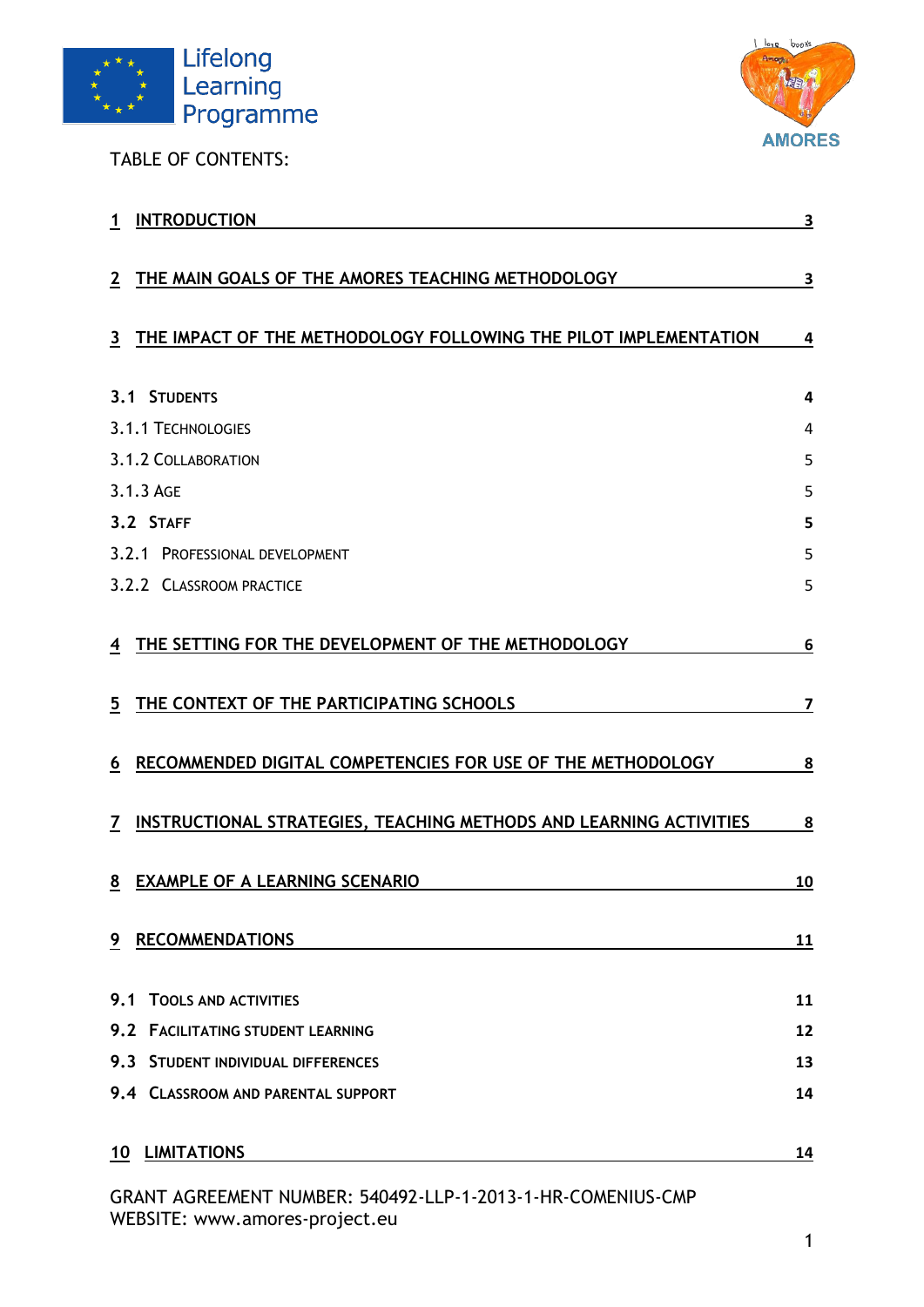

|                                                                         | love books    |
|-------------------------------------------------------------------------|---------------|
| Lifelong                                                                |               |
| Learning                                                                |               |
| Programme                                                               | <b>AMORES</b> |
| 10.1 THE AMORES METHODOLOGY IS TIME INTENSIVE                           | 15            |
| 10.2 THE UK CONTEXT                                                     | 15            |
| <b>TECHNOLOGY SELECTION CONSIDERATIONS</b><br>11                        | 15            |
| 11.1 SOCIAL MEDIA                                                       | 16            |
| 11.2 VIDEOCONFERENCING                                                  | 16            |
| 12 APPENDIX A - ABBREVIATED REVISED METHODOLOGY                         | 17            |
| <b>12.1 INTRODUCTION</b>                                                | 17            |
| 12.2 THE MAIN GOALS OF THE AMORES TEACHING METHODOLOGY                  | 17            |
| 12.3 THE IMPACT OF THE METHODOLOGY FOLLOWING THE PILOT IMPLEMENTATION   | 18            |
| 12.3.1 STUDENTS                                                         | 18            |
| <b>TECHNOLOGIES</b>                                                     | 18            |
| <b>COLLABORATION</b>                                                    | 18            |
| <b>AGE</b>                                                              | 19            |
| 12.3.2 STAFF                                                            | 19            |
| <b>PROFESSIONAL DEVELOPMENT</b>                                         | 19            |
| <b>CLASSROOM PRACTICE</b>                                               | 19            |
| 12.4 RECOMMENDED TEACHING METHODS AND AN EXAMPLE OF A LEARNING SCENARIO | 20            |
| 12.4.1 RECOMMENDED ACTIVITIES:                                          | 20            |
| <b>12.5 RECOMMENDATIONS</b>                                             | 21            |
| 12.5.1 TOOLS AND ACTIVITIES                                             | 21            |
| 12.5.2 FACILITATING STUDENT LEARNING                                    | 22            |
| 12.5.3 STUDENT INDIVIDUAL DIFFERENCES                                   | 22            |
| 12.5.4 CLASSROOM AND PARENTAL SUPPORT                                   | 23            |
| 12.6 LIMITATIONS                                                        | 24            |
| <b>REFERENCES</b>                                                       | 26            |
| <b>TABLE OF FIGURES:</b>                                                |               |

# FIGURE 1. THE AMORES TEACHING METHODOLOGY IN FOUR SIMPLE STEPS [..................................................................](#page-26-0) 25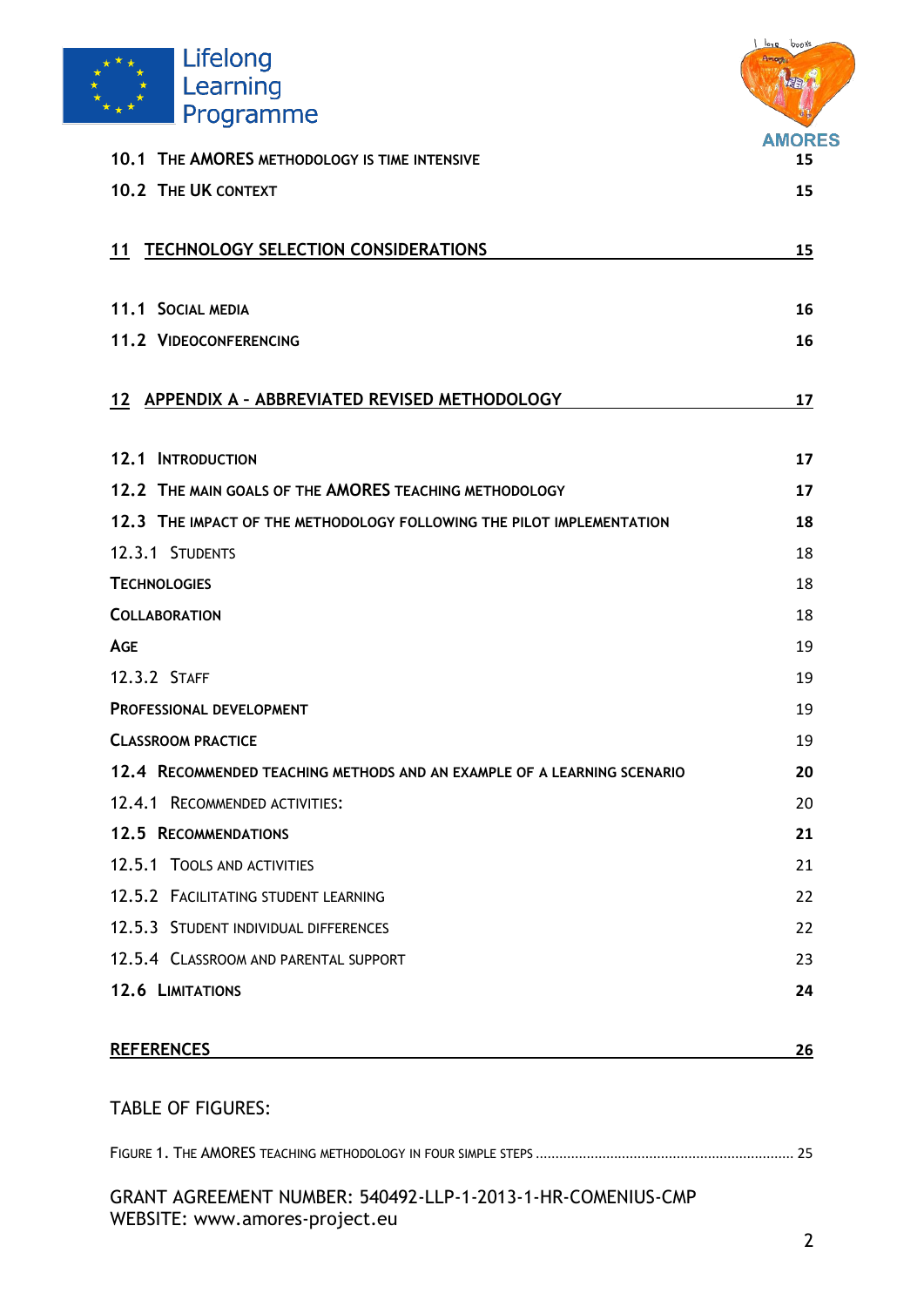



### **1 Introduction**

<span id="page-4-0"></span>This document is a framework for teachers to use in teaching national and European literature with the support of interactive ICT tools. The AMORES teaching methodology described here draws upon the experience of the AMORES project experts and, more importantly, the teachers who conducted the learning activities with the students throughout the project. These teachers also participated in the AMORES teachers' workshop held at Staffordshire University, Stoke-on-Trent, UK, in March 2014, during which they shared expertise and started to plan the curriculum during the implementation phase. The AMORES teaching methodology is based on participant teachers' experience, state-of-the-art analysis (the literature review) and the user needs analysis developed in the initial stages of the project.

This final version of the document has been produced following the implementation of the AMORES teaching methodology in five partner schools across Europe during the school year 2014/15.

The AMORES teaching methodology presented in this document can be employed by all educators, but primarily those wishing to develop their students' participation in learning about national and European literature through the creation of e-artefacts.

The AMORES teaching methodology and its recommendations are a set of flexible resources for application across different contexts within participating schools and other, wider, learning contexts.

# <span id="page-4-1"></span>**2 The main goals of the AMORES teaching methodology**

GRANT AGREEMENT NUMBER: 540492-LLP-1-2013-1-HR-COMENIUS-CMP WEBSITE: www.amores-project.eu This methodology provides a framework for teachers to improve literature learning across the EU by enabling students to engage via a methodology based on creativity and collaboration. The methodology responds to the essential need for a mechanism to engage students. Four of the five schools report issues with motivation and engagement with literature, particularly as the children get older. The competing demands of other media, which require shorter attention spans and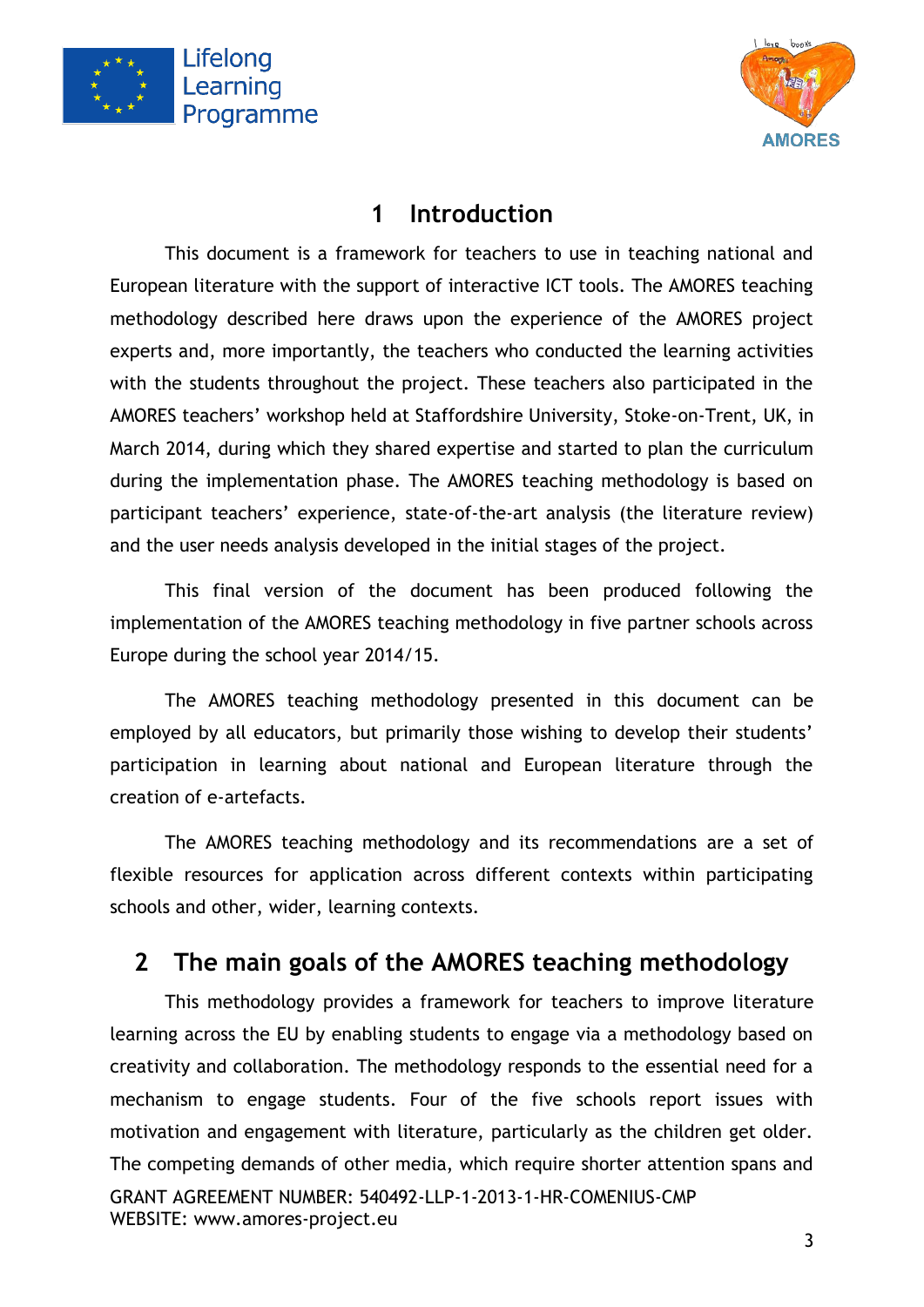



more interaction, and the nature of text studies (which may not always appeal to students) means that many pupils are switched off from reading.

The methodology has two additional goals: the first is to improve the digital literacy of both students and teachers by enabling them to create e-artefacts, as well as to promote sharing and critical reflection on the production of e-artefacts. The second is that by engaging in all these activities, teachers will be empowered to increase their pedagogical competencies.

# <span id="page-5-0"></span>**3 The impact of the methodology following the pilot implementation**

This chapter describes the findings from the pilot implementation in a school environment. They are likely to be similar for any school using the methodology which has a context similar to that of the schools participating in the project - see chapter 4 of this document for details.

The pilot has shown that this methodology, and especially the creation of eartefacts, is an effective tool to encourage learning for both students and staff. These are the key observations.

#### <span id="page-5-1"></span>**3.1 Students**

<span id="page-5-2"></span>3.1.1 Technologies

- Students find the use of technologies to be more fun than writing
- Less academic-students can express themselves more easily in other modes than text
- The re-framing of a story within the artefact forces the creator to adopt a critical perspective
- The extra length of time taken to create the e-artefact requires a longer engagement with the text, and therefore a deeper analysis (and this longer engagement is maintained via greater levels of engagement which the students experience)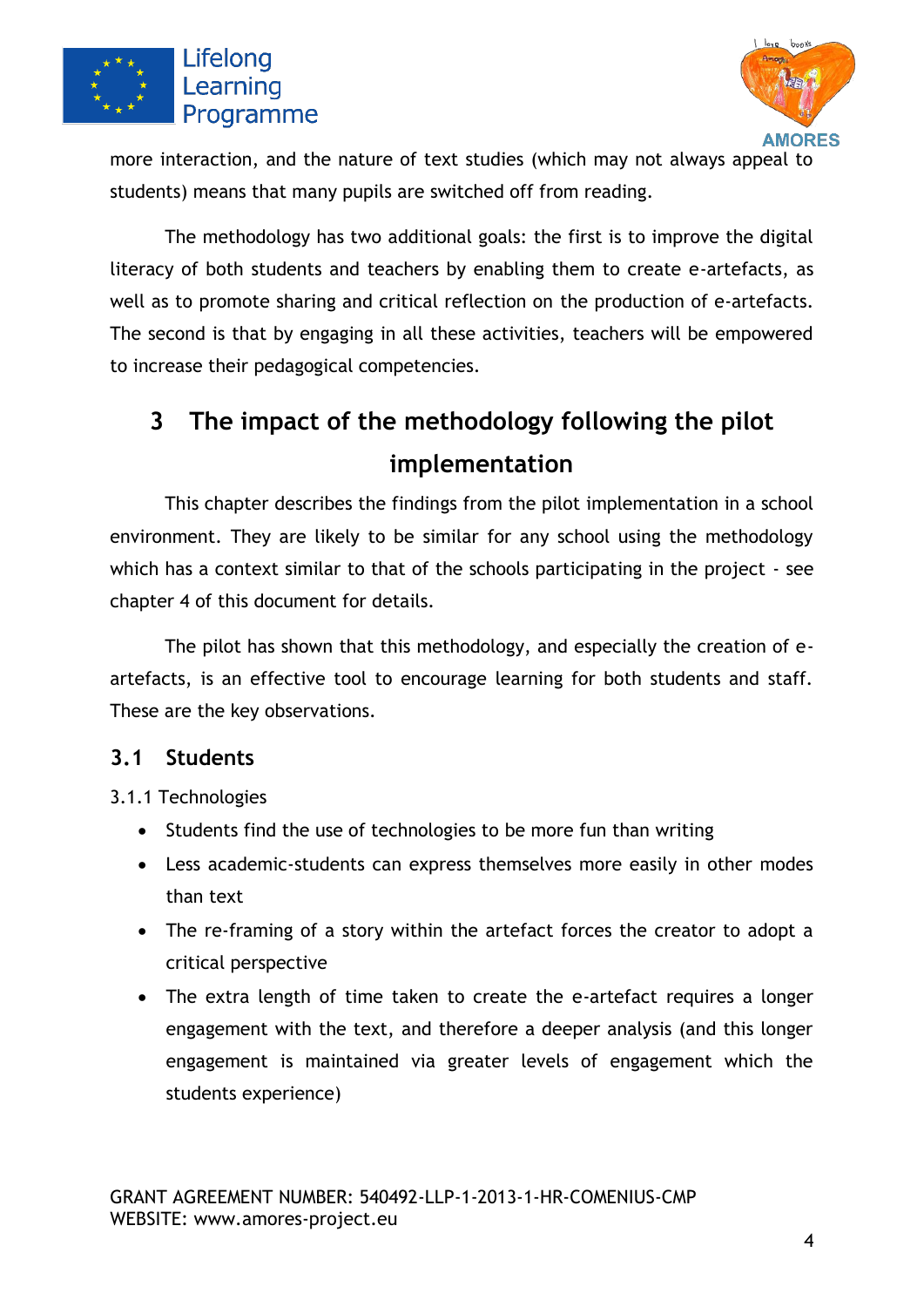



- <span id="page-6-0"></span>3.1.2 Collaboration
	- The collaborative nature of the activity teaches teamwork and communication skills
	- The alternative mode encourages some students who have self-efficacy or self-esteem problems to discover new talents and present them to other students
	- The more engaging and participative nature of the process fosters better relationships between students and between students and staff

#### <span id="page-6-1"></span>3.1.3 Age

• This methodology, through using technologies in the classroom to create eartefacts, encourages digital literacy for younger students. It is less successful with older students but the pilot showed that the AMORES methodology is extremely helpful for those who are not so interested in teaching themselves, and who need refresher training in technologies they have already been taught in the classroom.

#### <span id="page-6-2"></span>**3.2 Staff**

For staff the sharing of expertise with peers, and the process of implementing the methodology contributes to their:

#### <span id="page-6-3"></span>3.2.1 Professional development

- Improves digital literacy
- Improves experience of teaching in that it makes their role more collaborative and more fun
- Is a chance to influence peers, as the methodology is becoming more mainstream and is adopted by other disciplines within the schools

#### <span id="page-6-4"></span>3.2.2 Classroom practice

- Teachers should note that the use of technology does make the classroom activities more engaging as long as the activities are changed regularly to avoid the novelty wearing off.
- Having a range of different tools that are planned to be used is therefore important.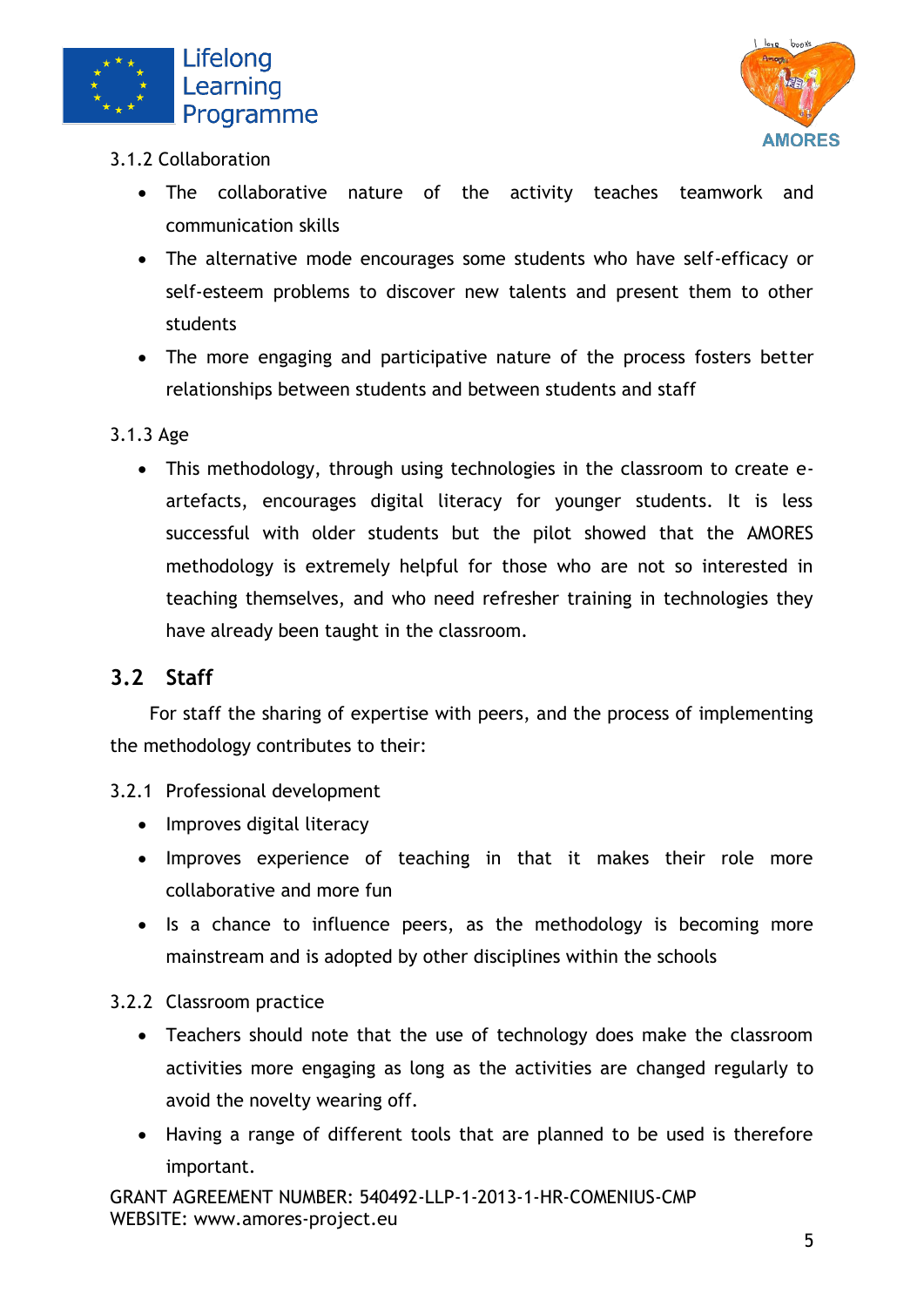



• It is recommended that teachers focus on fewer books because students will then tend to read the books in more depth and therefore learn more effectively.

## <span id="page-7-0"></span>**4 The setting for the development of the methodology**

The first draft of the AMORES teaching methodology was developed by teachers from participating schools, coming from five countries: Croatia, Denmark, Poland, Sweden and the UK. The development was facilitated by the expert partners on the project. The teachers from participating schools all have a background in teaching national or European literature.

The teachers' face to face workshop took place from 17 to 19 March 2014. The development of the new methodology was based on participatory design, which allowed all voices to be heard and consensus achieved in order to make the methodology appropriate and sustainable. Teachers felt empowered and identified the roles and activities which they wished to undertake as part of the AMORES project. The collaborative nature of the venture came through very clearly. It allowed teachers to incorporate their experience into the development of the AMORES methodology.

After the draft of the methodology was developed, the educational technology team selected the appropriate ICT tools that support the methodology and correspond to the needs analysis results. The selection of the tools is described in the Technology Selection Report. When the technology selection was completed, the learning materials for teachers on interactive ICT tools in teaching literature were designed.

The AMORES teaching methodology was tested in a school environment during the school year 2014/15, and the teachers met at another face to face workshop from 23-15 March 2015. The final version of the methodology document was developed taking into account the findings from the use of the methodology in a practical setting, as well as the experiences of the students and teachers.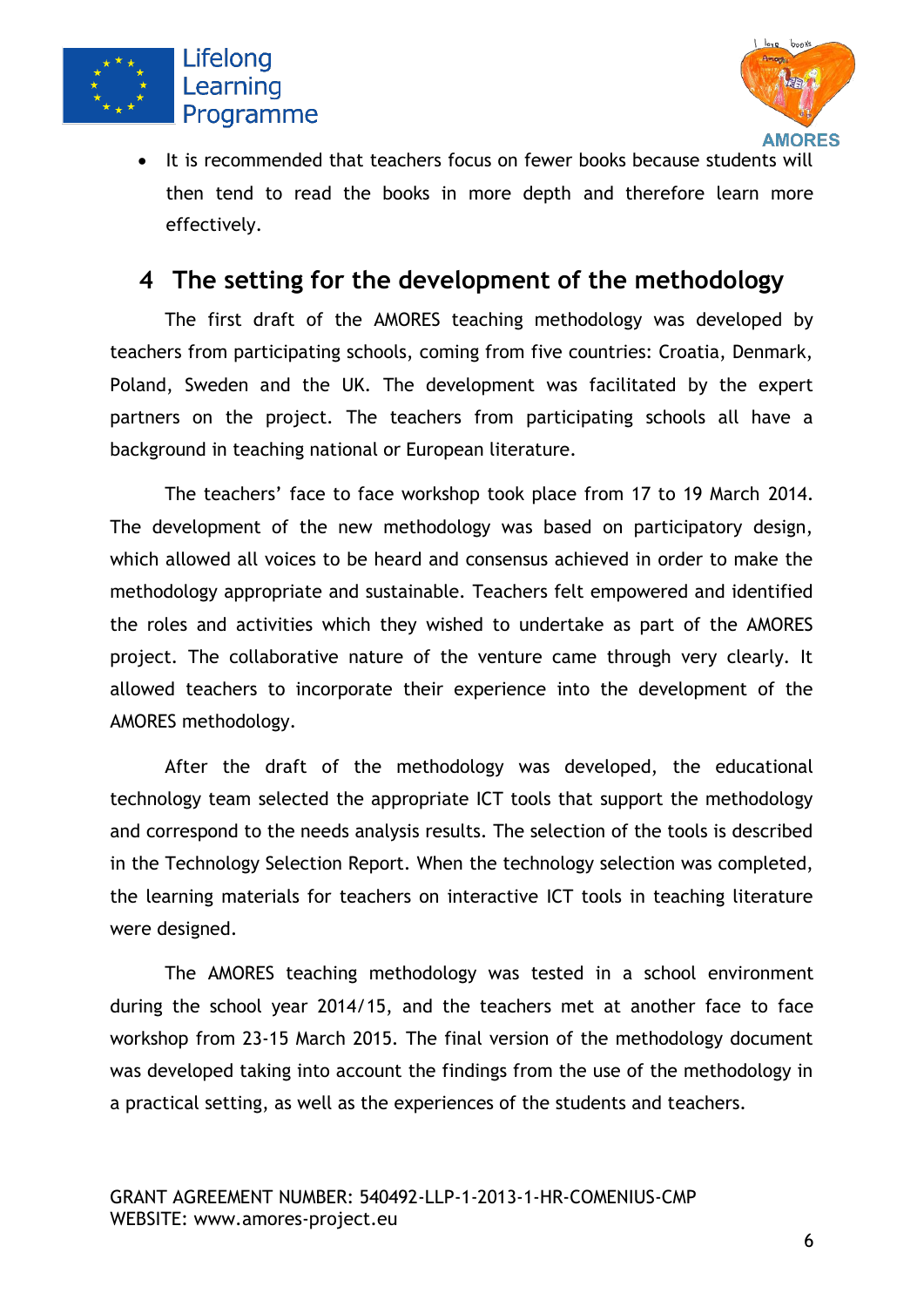



## **5 The context of the participating schools**

<span id="page-8-0"></span>It was clear from the group work at the teachers' workshop that although the teachers are working in very different contexts, the problems and issues regarding lack of engagement with literature are very similar.

In general, the opportunities and challenges faced by the participating schools are very similar. Four of the five schools have well-stocked libraries, and all have access to public libraries. Collaboration with local libraries is also very important for the schools, and there are various initiatives, such as bringing in parents and volunteers to read to the students. Sometimes children's authors are also brought into schools through the collaboration with local libraries. Most of the schools dedicate time during the week to encourage children to read, and all include reading at home as part of their expectation of the children. This is usually assessed by the writing of reading reports, and sometimes holding presentations in class.

Four of the five schools conduct group work around literature, and use digital technology to create these. These technologies are almost exclusively different types of presentation software, using a series of still images to convey the content. Creating moving images will therefore require some additional support. All students are familiar with e-books as a platform and have experience of digital technologies, but the majority of students do not have experience of learning using online discussion tools. EU countries vary in their attitudes to school children using social media. Whilst this is broadly similar in the EU as a whole - a relatively relaxed attitude to secure social media such as Edmodo - the UK has a high level of risk aversion to social media tools of any sort being used in the primary school setting. Furthermore, Safeguarding guidelines necessitate that permission should be sought from parents before any video or photographic images of children are placed online.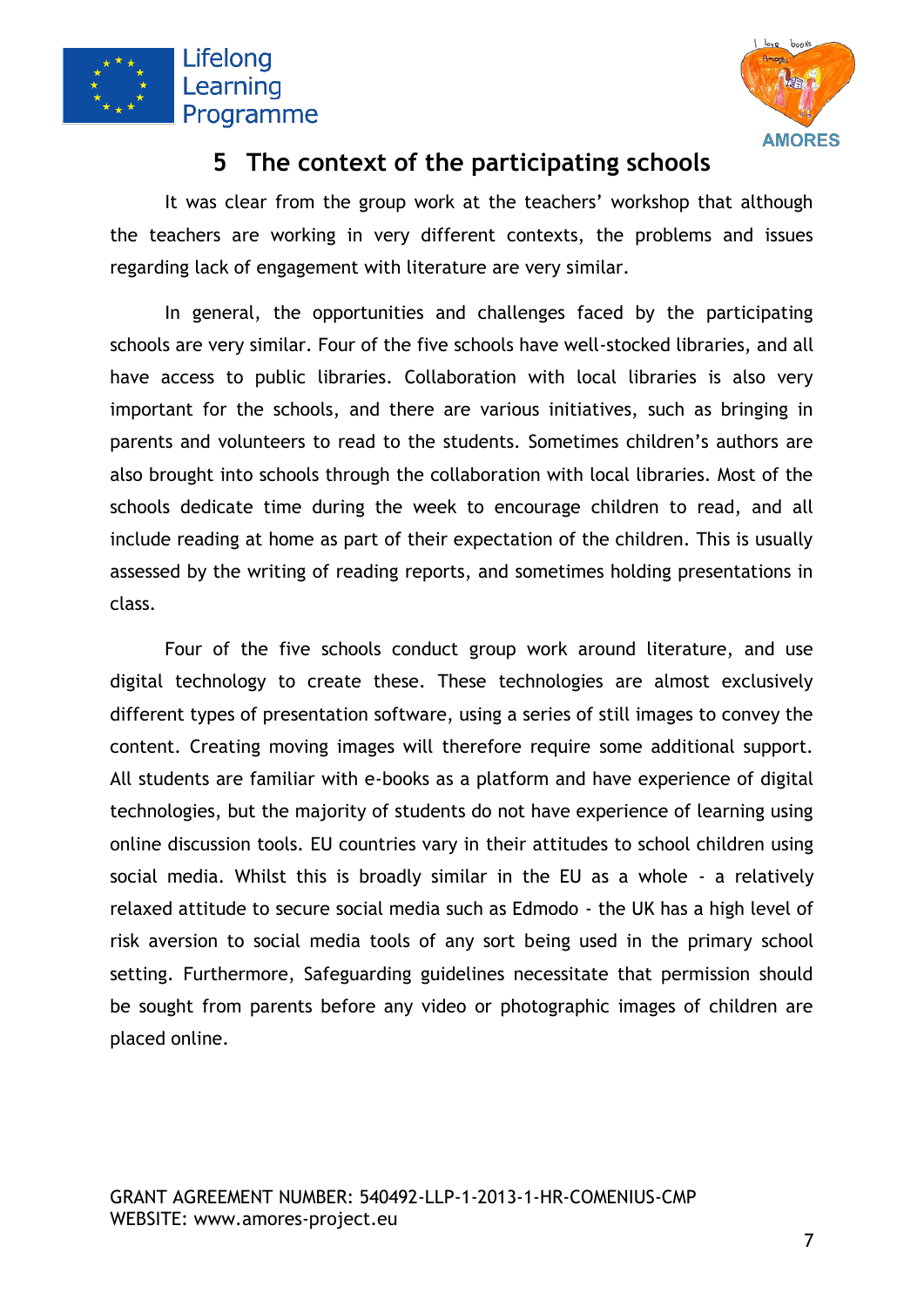



# <span id="page-9-0"></span>**6 Recommended digital competencies for use of the methodology**

In order to use the methodology, it is necessary to determine to what extent the teachers are familiar with particular categories of online tools. Those who do not have the expertise required to engage their students in the activities which will be taking place partly or wholly in the online environment, or to guide their students/pupils in the use of online tools, may be advised to use the AMORES learning materials for teachers on interactive ICT tools in teaching national and European literature, available at the set of the literature, https://loomen.carnet.hr/course/view.php?id=5635 and [http://www.amores](http://www.amores-project.eu/)[project.eu/.](http://www.amores-project.eu/)

# <span id="page-9-1"></span>**7 Instructional strategies, teaching methods and learning activities**

The literature review indicates that creating artefacts is a learning strategy that involves the highest order learning skills, standing at the top of the revised Bloom's taxonomy. The pedagogical theory that best describes learning by creating is that of Papert's idea of constructionism. This not only emphasises the learning that is triggered by the constructivist approach of activity-based learning (or learning by doing), but also the importance of the learning that occurs as a result of discussion leading to shared meanings. This then led to the importance of two elements of the methodology:

- Encouraging students to learn by creating
- Encouraging students to learn by sharing and discussion

The literature review also covered the effectiveness of a learning cycle such as the Lewin or Kolb learning cycle has at consolidating learning. This involves encouraging the students to reflect on activities and develop their activities based on this reflection. The Kolbs also emphasise the value that reflecting on their learning has on improving learning. This led to an additional two elements of the methodology, that of: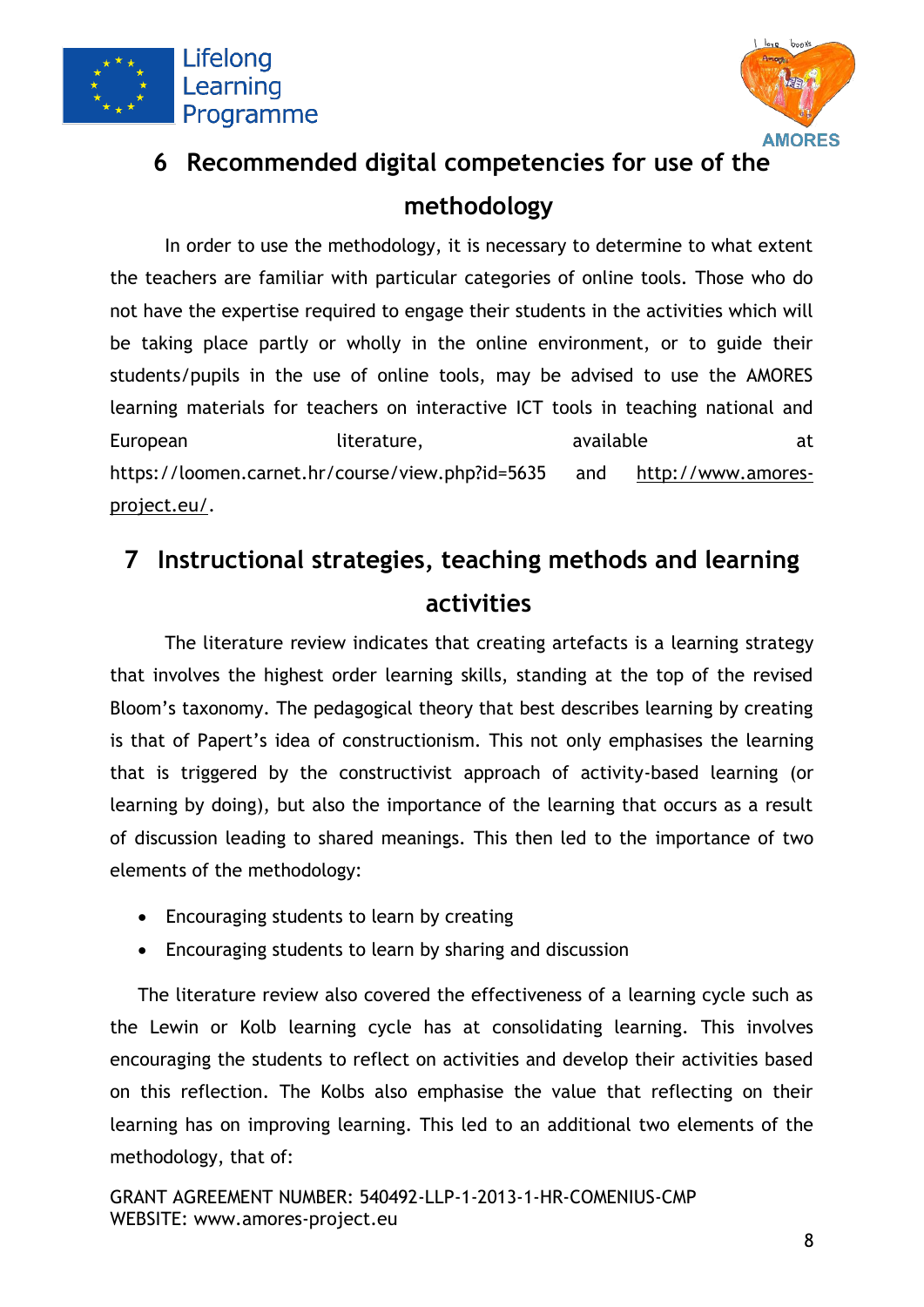



- Encouraging students to maximise their learning by scaffolding activities around creation, observation and reflection
- Encouraging students to develop "metacognitive" approaches by reflecting on their learning

Students' reflecting on their learning also has the additional benefit of providing much needed data on the effectiveness of the learning activities.

From the social interaction side: social interaction is important not only because it enables annotation, co-creation and feedback on the development of artefacts; it also provides a basis for team- and trust-building between the participants. However, the indication of these previous projects is that this trustbuilding interaction also needs to be scaffolded through the provision of set tasks.

In the context of the AMORES methodology, social interaction allows students from participant schools to become better acquainted with national and European literature through collaborating on the creation and discussion of e-artefacts. The methodology also has a European dimension, allowing students to discover more about the literatures and cultures of their counterparts from various countries.

The recommended instructional strategy is therefore collaborative creation, which is underpinned by the theory of social constructivism. In brief, collaborative learning is described by social constructivism as a means by which meaning is constructed jointly by a community (Conole et al, 2005; 11). Lewis, Pea and Rosen (2010; 7) summarise social constructivism as the process in which "By together questioning texts and situations, conceptualizing problems, designing solutions, building artifacts, redesigning, re-conceptualizing and reinterpreting, people generate forms of public knowledge that in turn provide conceptual and relational support for further interaction and learning".

Recommended teaching methods are:

• collaborative or individual creating of e-artefacts based on works of literature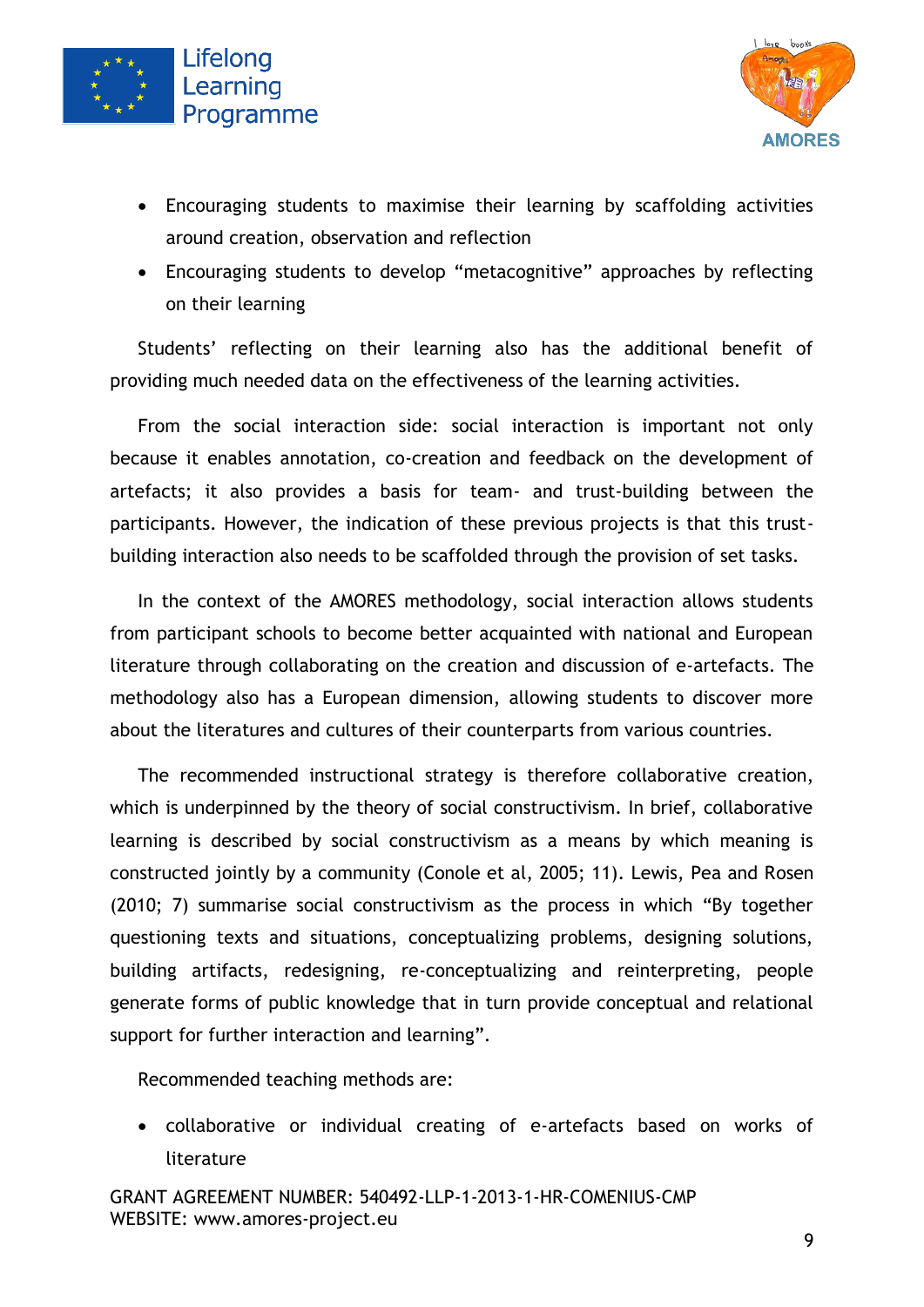



- sharing e-artefacts
- discussion of e-artefacts
- reflection on the process of creation of e-artefacts and on the whole learning process.

The recommended learning activities should align with the teaching methods, which should include learner-generated content such as creating an e-artefact that can be shared in and between schools and discussed face-to-face and via videoconferencing. Lewis et al (2010; 7) remark that, "students engage in deep learning when they research, design and construct an artefact or model as a representation of their knowledge" and also that "constructionism links personal and social influences on learning because the artefact produced is an output of the interaction of personal and social knowledge construction that needs to be meaningful and made public.

It is assumed that enthusiastic early adopters or those with some experience in the area of e-learning will be best placed to take the initiative forward in the school setting. Therefore, it is recommended that e-learning champions within the school are identified who can act as leaders in this process.

# **8 Example of a learning scenario**

<span id="page-11-0"></span>The following is a sample learning scenario employing the AMORES teaching methodology. The teachers who used the methodology with their students during the pilot incorporated most of the steps in this learning scenario, possibly with slight variations in the order of steps.

Recommended activities:

- Choose the book(s)
- Introduce the books to the students. Students/pupils read their stories.
- Discuss in class. Conduct an analysis of the texts with the students.
- Putting a series of questions about the text to students/pupils who then have to discuss in groups and come up with an agreed set of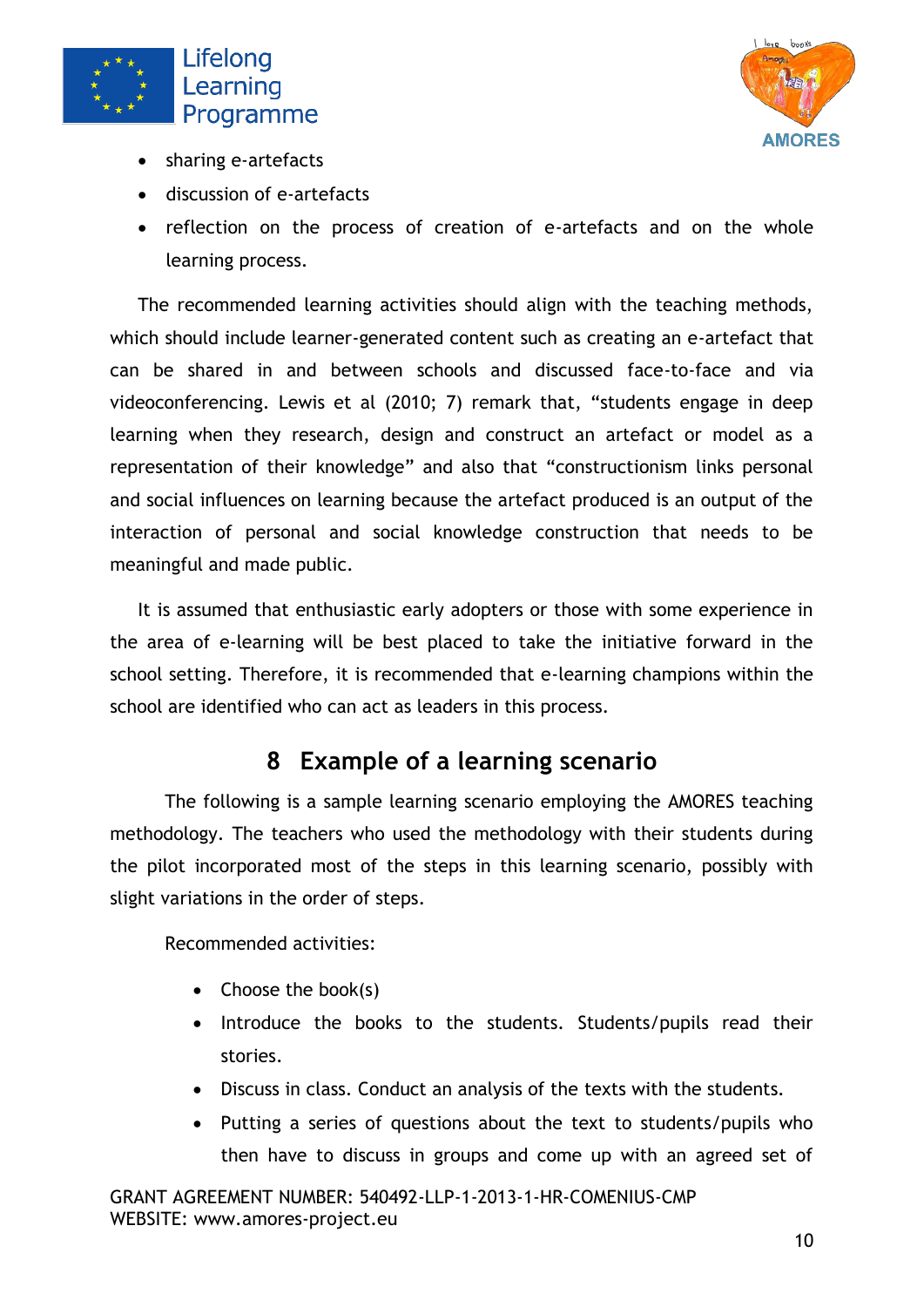



answers. Questions could be: Who is your favourite character, why did you like her etc.

- Ask students to think about how they might retell this part of the story to a partner school
- Select the tools and activities to use. Keep these varied. Demonstrate e-tools for possible use to students.
- Students/pupils discuss and decide which e-tool to choose such as a movie film of students/pupils acting out an aspect of the story, or cartoon generator. Given that movies can be time-consuming to create it is recommended that teachers consider cartoon generators in the first instance as they are quicker to use and complete.
- Design the specifics of the activities so that they best combine the type of analysis and the tools chosen.
- Choose the groups for the students to work in.
- Students/pupils create their own a-artefact, such as a cartoon strip or a movie.
- Partner schools students/pupils share and discuss the e-artefacts via social network.
- Partner schools students/pupils discuss the process of creating eartefacts via videoconference
- Teachers should moderate and summarise all discussions

# **9 Recommendations**

<span id="page-12-0"></span>The activities carried out in the classroom, such as those described in the learning scenario example, should take into consideration the following findings from students during the pilot methodology:

#### <span id="page-12-1"></span>**9.1 Tools and activities**

- Activities should be meaningful to engage students and motivate them
- Activities should be structured to enable collaboration across institutions
- Technologies should stretch students but not overtax resources at schools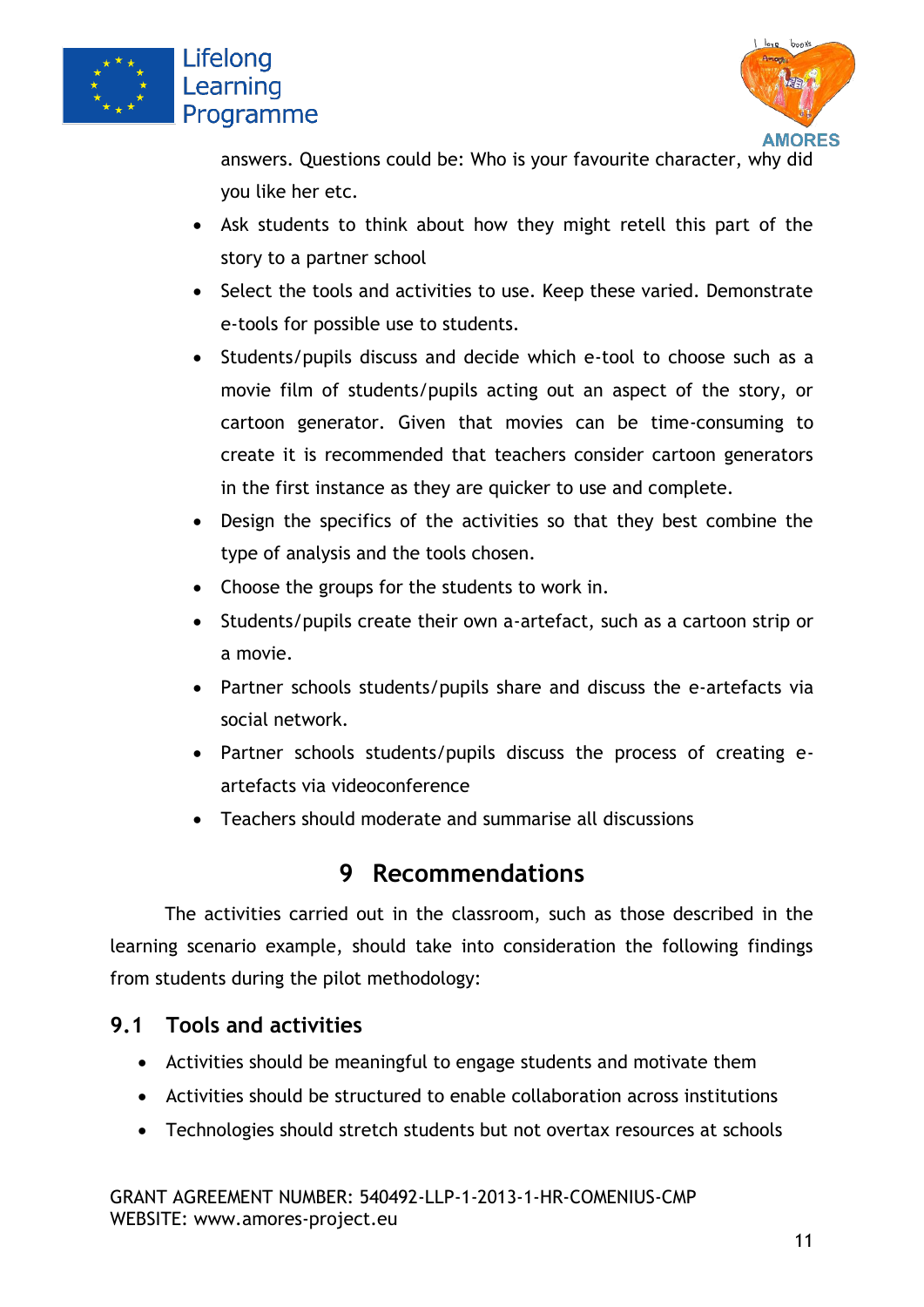



- Students need observation and feedback on their progress throughout the creation process to ensure they are mastering the required skills
- Providing an opportunity for learners to feedback on each-others' work is a motivating element, both in a formative way (by enabling annotation and response to each-others' work) and in a summative way in the form of a final "show and tell"
- Learning by creation is a resource-intensive activity, particularly on the time required by both learners and teachers, so adequate provision must be made for this.
- Students should create a logbook which can help order their thoughts and ensure key things do not get forgotten because the process of reading and analysing the book and then creating the artefact can be lengthy.
- Before implementing the activities a review of the structure of the activities should be undertaken, for example, how the groups are to be set up, whether all of the required technology is available, whether to examine the whole book or just a segment.
- Tools and activities must be carefully aligned and considerable thought should be given by teachers in choosing an appropriate task to encourage the students to learn about the book, and picking the right tool to support this task, e.g. *Tiki Toki* as a timeline tool because the analysis examines the key stages in a narrative.

#### <span id="page-13-0"></span>**9.2 Facilitating student learning**

- Although the creation of an artefact requires the students to adopt a critical perspective on a book in order to re-tell it, the analysis of books is a difficult process and the students have to be led through it carefully.
- x Give students time to reflect on the creation of e-artefacts. Reflection as a whole class exercise, where students to see each other's work, can also be motivating. In that regard, videos (those in which students appear) appear to work best as shared classroom activities as students find these more personally engaging.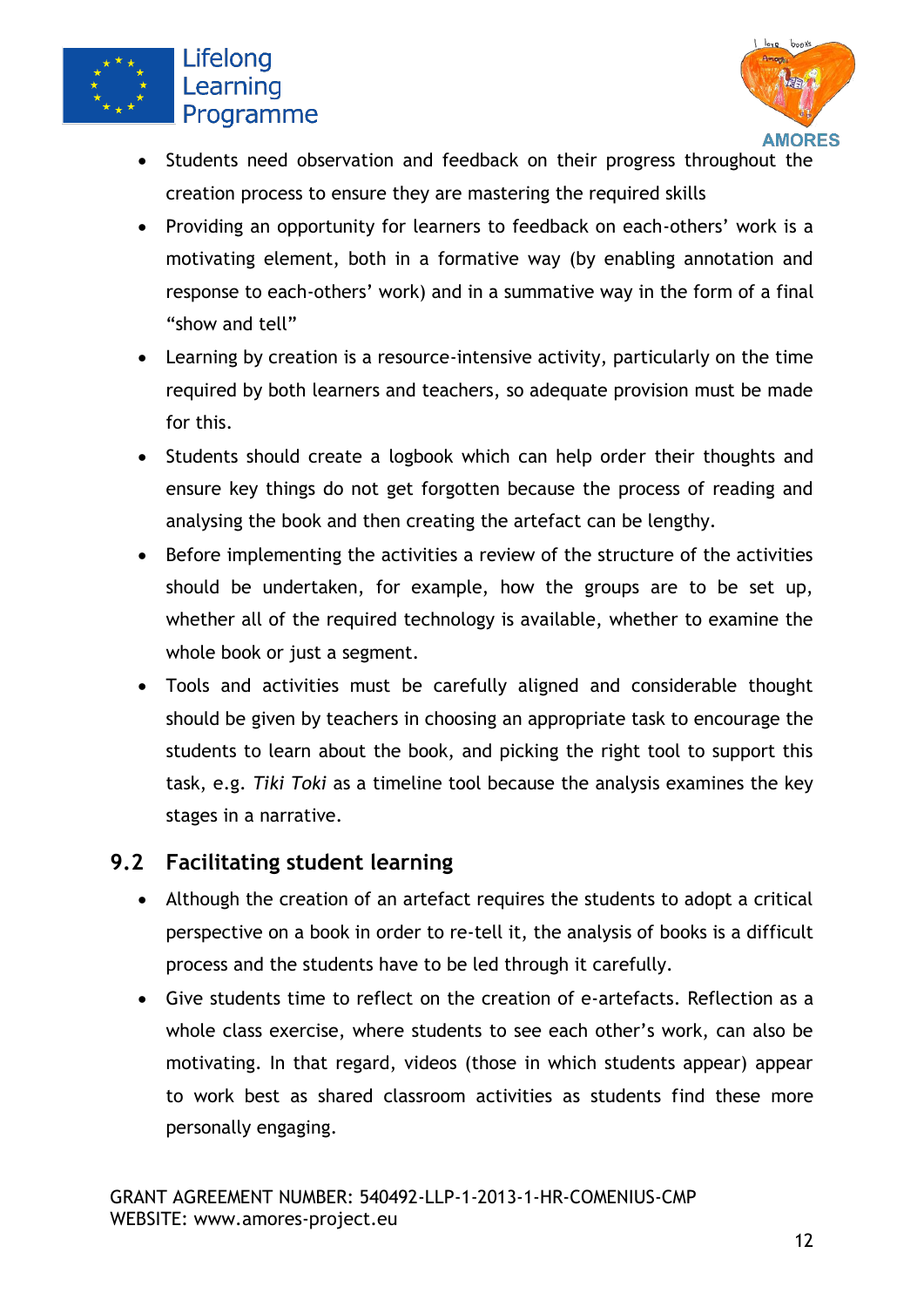



#### <span id="page-14-0"></span>**9.3 Student individual differences**

When teachers are planning the implementation of this methodology it is important to be aware of students' individual differences. Students will need to be observed for these factors to identify whether they need additional support:

- Language skills. i.e. how good is their English, and how confident are they in their English proficiency (not the same thing) in an international collaboration
- Ability to co-operate, some highly competent students are not comfortable with co-operating, some students have limited negotiation skills
- Maturity (or media literacy), when creating artefacts they may just put things in "because they're cool" rather than relevant
- Academic focus. The AMORES methodology aims to address some of the imbalance between academically-focused and those that are not engaged. Although this levels the playing field for students, those who previously were high-flyers may not be in a new pedagogy and could feel alienated by this
- Age of students. Though the younger students have more to gain in terms of digital literacy (on the whole, though many older ones are also not highly digitally literate) they may also struggle with creating artefacts and collaborating and so need more support
- Results-focused v. explorative-creative. Some students may still see the creation of artefacts as something to just "get done" and want to move quickly onto the next thing. This means that they do not fully have the opportunity to explore the narrative and engage with individual perspective, meaning interpretation and so on. At the other end of the spectrum, others may get so caught up with the process of creation, they do not finish. Both extremes need to be supported to move somewhere towards the middle
- Learning difficulties. These can be verbal, such as stammering, meaning that talking on a video may be difficult, or students with social anxiety, with a similar effect. One remarkable effect of the AMORES methodology is the number of students who were normally withdrawn in class who suddenly came to the fore in activities. Be prepared for either response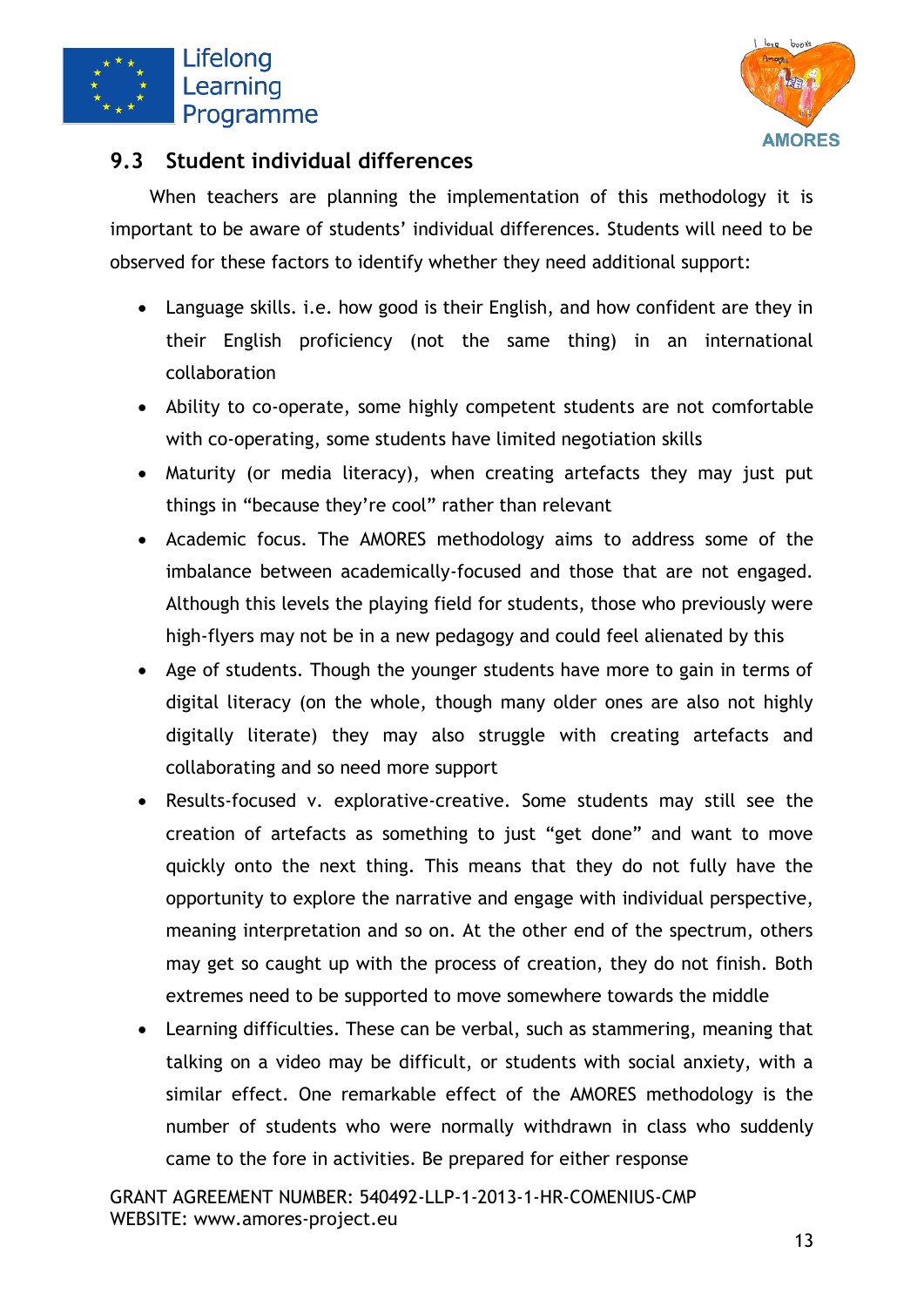



- Students who define themselves as non-readers/Gender differences. Some students do not engage with reading because they have created an identity in which they define themselves as someone who does not read. This is more likely amongst boys than girls. Although the AMORES methodology may not address this self-definition, it still has proven more effective in engaging them in analysing the books. But don't expect students to like reading any more than they do at present
- Fluency. The AMORES methodology does not address fluency directly, though may motivate some students to try reading more. However, it is likely to surface issues with reading difficulties and could be an opportunity to address these

#### <span id="page-15-0"></span>**9.4 Classroom and parental support**

- Teachers may find that the level of support needed for the AMORES methodology is more than for traditional teaching and pupil-teacher ratios may be a constraint on effectively supporting them. Although the technologies are not challenging, the requirement to upload material, and keep the technologies running, can be a time-consuming. Younger students particularly need more support.
- It is essential that parents are included in the process by having an introductory workshop for them. These will be helpful in addressing concerns about the use of the technology and to help them support their children's work.

### **10 Limitations**

<span id="page-15-1"></span>It should be noted that the activities carried out in the classroom for the pilot implementation of the methodology illustrated some possible limitations. The methodology has two general limitations and one specific limitation. The latter applies in the UK context only. These should be taken into account when planning to use the methodology in the classroom.

• The AMORES methodology encourages in-depth engagement with text and character but not attitudes to reading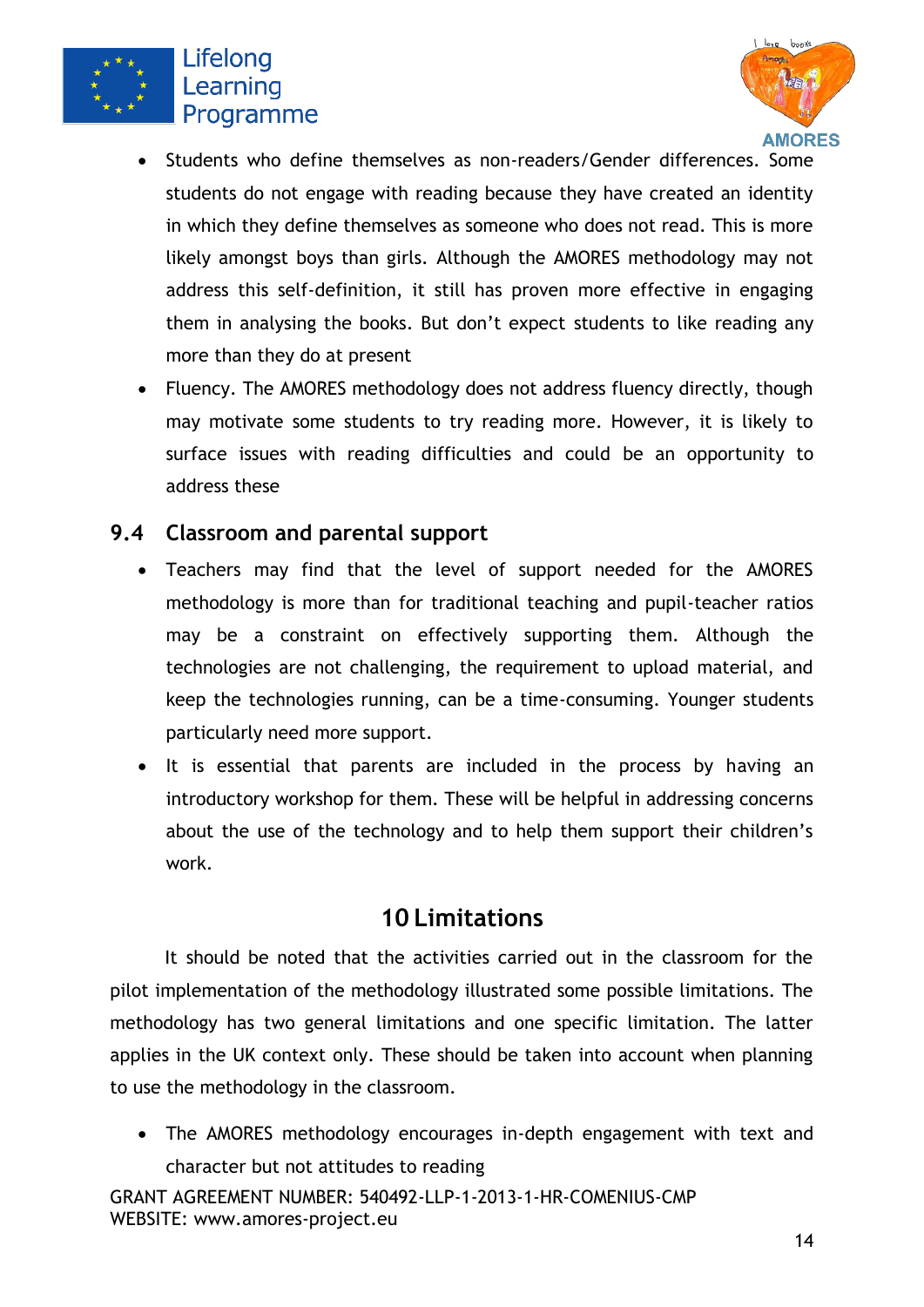



- Although the creation of digital artefacts improves the learning about literature, has not changed attitudes to reading. It appears that issues associated with reading are too culturally ingrained to be addressed by a learning strategy alone
- However, encouraging communication between students who love reading and students who have a negative attitude, may enable changes in attitude over the longer term

#### <span id="page-16-0"></span>**10.1 The AMORES methodology is time intensive**

- Creating artefacts can take up much more time than the traditional writing of essays, and this can be limit the degree to which the methodology can introduced
- This can be alleviated focussing on less time-consuming technologies such as the creation of digital comics strips which can be created quicker than videos.

#### <span id="page-16-1"></span>**10.2 The UK context**

The UK school system severely constrains autonomy for teachers and hence creativity for students. Whereas most schools in the EU are able to introduce alternative modes within their curriculum, the UK school system has much more accountability built into it, which requires a degree of written work to demonstrate that various targets have been met. This means that bringing in the AMORES methodology into the UK educational context can only be achieved on a smaller scale, although it can still be done.

## **11 Technology selection considerations**

<span id="page-16-2"></span>In order to select the technologies which will be used for specific learning activities, the following points need to be taken into consideration.

According to the theoretical framework the draft methodology is based on, tools which allow both creation and mediation are necessary. Participant (teacher) experience suggests that the technologies chosen need to be ones that could be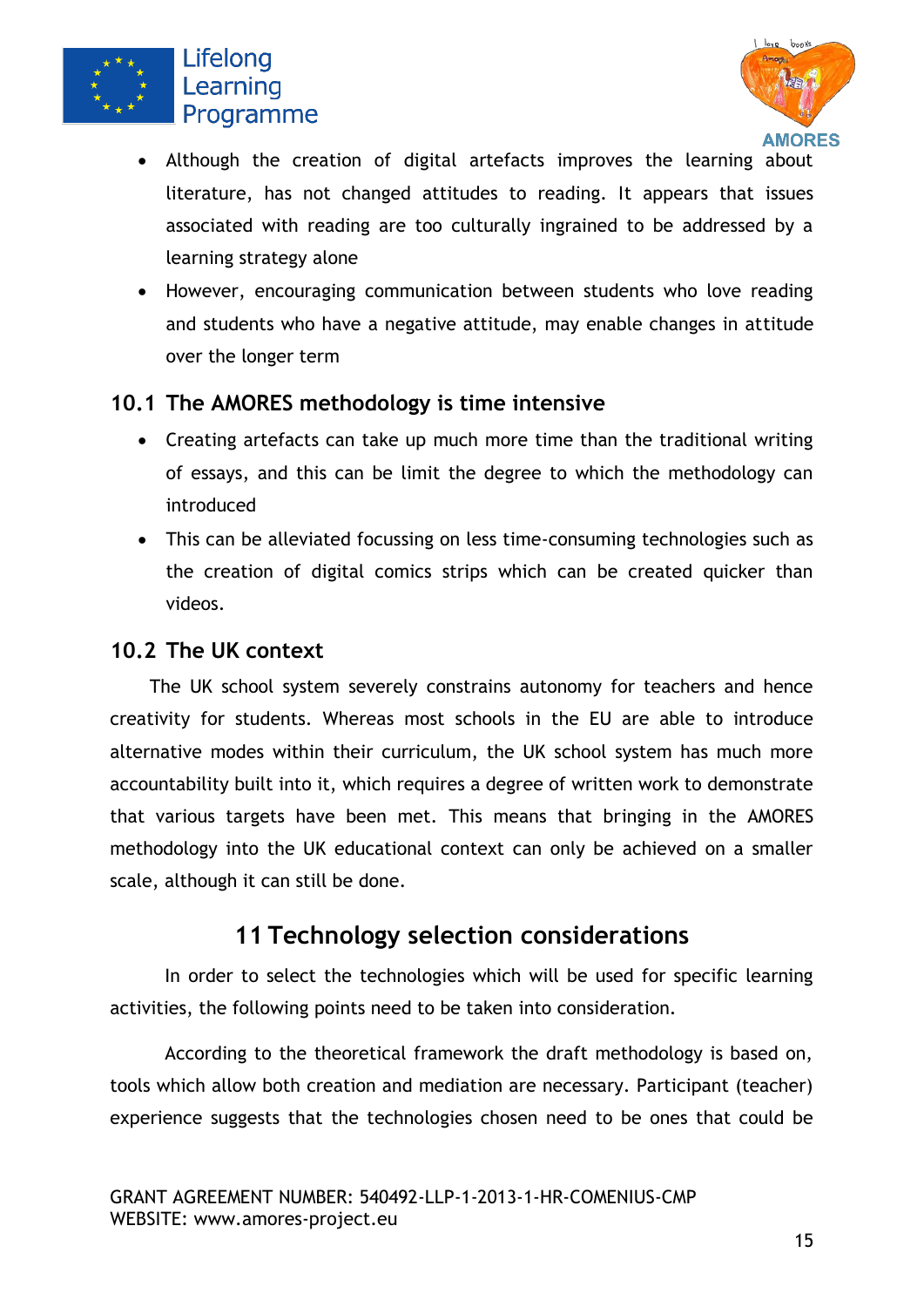



remixed and annotated, as well as shared. They should also be engaging for students and flexible enough to draw on their experiences.

Key technologies that are recommended are video creation tools and comic strip generators. These are rich media, interesting to students and include the storytelling aspects which are crucial to creating digital artefacts based on literary works. An important consideration is that schools and students generally have some experience of creating videos, as is evidenced by most of the participant schools.

For a medium for socialisation, a social network is recommended for asynchronous activities, whilst videoconferencing is advised for synchronous ones. Project requirements stipulated the selection of technologies which allow sharing and collaboration at a distance.

#### <span id="page-17-0"></span>**11.1 Social media**

When using online social platforms, there should be sufficient time allocated which is purely dedicated to online interaction between students. Specific activities requiring interaction need to be integrated into students' learning experiences for them to happen. These pedagogical modes also need to have been modelled for the teachers in workshops so that they are sufficiently familiar with them as a teaching technique. This is necessary because social platforms take much longer to adapt to than other technologies. Unlike other technologies, social platforms require a development of an online identity, a sense of the space as a social space and the development of a range of complex communication strategies, as well as a feeling of being accustomed to the functionality and to become engaged with a community, particularly when this is exclusively online.

Teachers need to be aware that students perceive proficient language skills as a necessity for communication in social platforms. Students, especially in an international setting, may be understandably self-conscious about their language skills

#### <span id="page-17-1"></span>**11.2 Videoconferencing**

GRANT AGREEMENT NUMBER: 540492-LLP-1-2013-1-HR-COMENIUS-CMP WEBSITE: www.amores-project.eu For the process of videoconferencing, preparation is absolutely the key priority. Trialling the software and hardware in advance is very helpful in enabling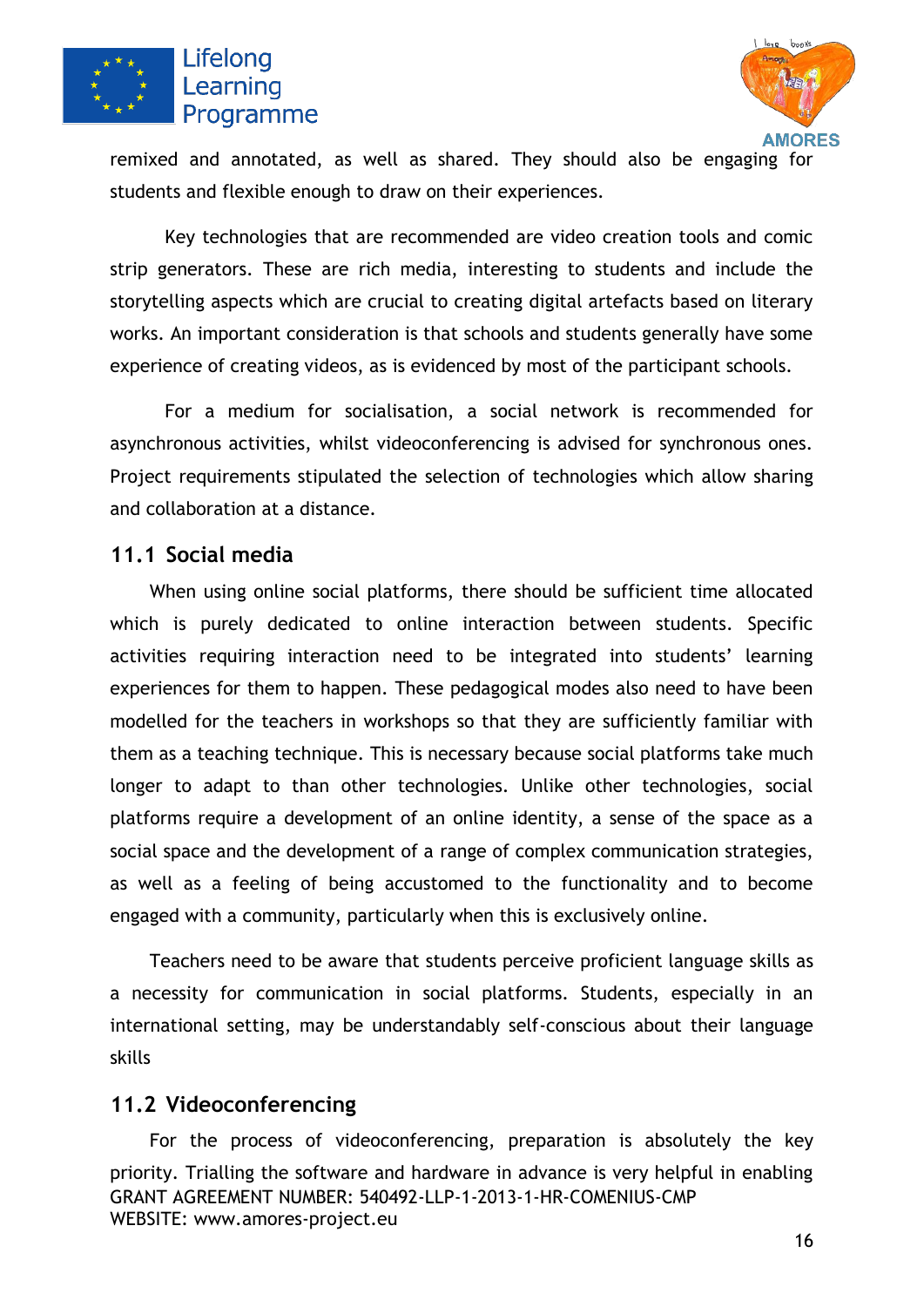



the videoconferences to be effective. This will give the students the opportunity to rehearse what they want to say. Sharing artefacts beforehand means that the students can fully prepare their responses for discussion.

Videoconferencing works best when students are the same age at both ends. Mismatches in ages of two years or more, can create a more stilted and awkward interaction at first. Videoconferencing does improve with practice. The second videoconferences will be better than the first. Students will be more confident with presenting material and technical issues that have become apparent in the first round, such as room and equipment set-up problems can be avoided or minimised.

### <span id="page-18-0"></span>**12 APPENDIX A – ABBREVIATED REVISED METHODOLOGY**

#### <span id="page-18-1"></span>**12.1 Introduction**

This final version of the document has been produced following the implementation of the AMORES teaching methodology in five partner schools across Europe during the school year 2014-15.

The methodology presented here can be employed by all educators, but primarily those wishing to develop their students' participation in learning about national and European literature through the creation of e-artefacts.

The AMORES teaching methodology and its recommendations are a set of flexible resources for application across different contexts within participating schools and other, wider, learning contexts.

#### <span id="page-18-2"></span>**12.2 The main goals of the AMORES teaching methodology**

This methodology provides a framework for teachers to improve literature learning across the EU by enabling students to engage via a creative and collaborative methodology.

GRANT AGREEMENT NUMBER: 540492-LLP-1-2013-1-HR-COMENIUS-CMP WEBSITE: www.amores-project.eu The methodology responds to the essential need for a mechanism to engage students. Four of the five schools report issues with motivation and engagement with literature, particularly as the children get older. The competing demands of other media, which requires shorter attention spans and more interaction, and the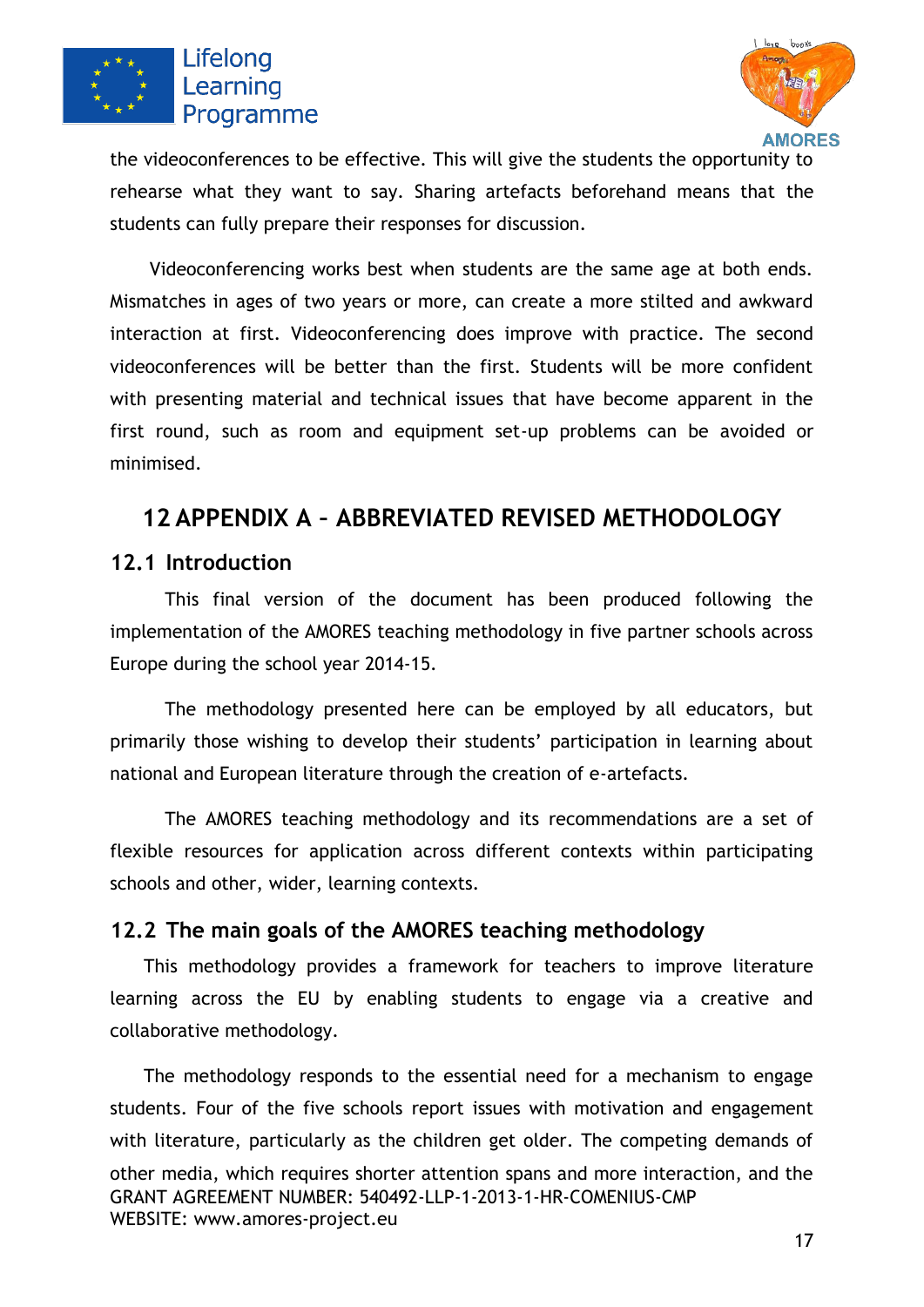



nature of text studies (which may not always appeal to students) means that many pupils can be switched off from reading.

The methodology has two additional goals: the first is to improve the digital literacy of both students and teachers by enabling them to create e-artefacts, as well as to promote sharing and critical reflection on the production of e-artefacts. The second is, by engaging in all these activities, teachers will be empowered to increase their pedagogical competencies.

# <span id="page-19-0"></span>**12.3 The impact of the methodology following the pilot implementation**

This chapter describes the findings from the pilot implementation in a school environment. They are likely to be similar for any school using the methodology which has a context similar to that of the schools participating in the project.

The pilot has shown that this methodology, and especially the creation of eartefacts, is an effective tool to encourage learning for both students and staff because:

#### <span id="page-19-1"></span>12.3.1 Students

#### <span id="page-19-2"></span>**Technologies**

- Students find the use of technologies to be more fun than writing
- Less academic-students can express themselves more easily in other modes than text
- The re-framing of a story within the artefact forces the creator to adopt a critical perspective
- The extra length of time taken to create the e-artefact requires a longer engagement with the text, and therefore a deeper analysis (and this longer engagement is maintained via greater levels of engagement which the students' experience)

#### <span id="page-19-3"></span>**Collaboration**

• The collaborative nature of the activity teaches teamwork and communication skills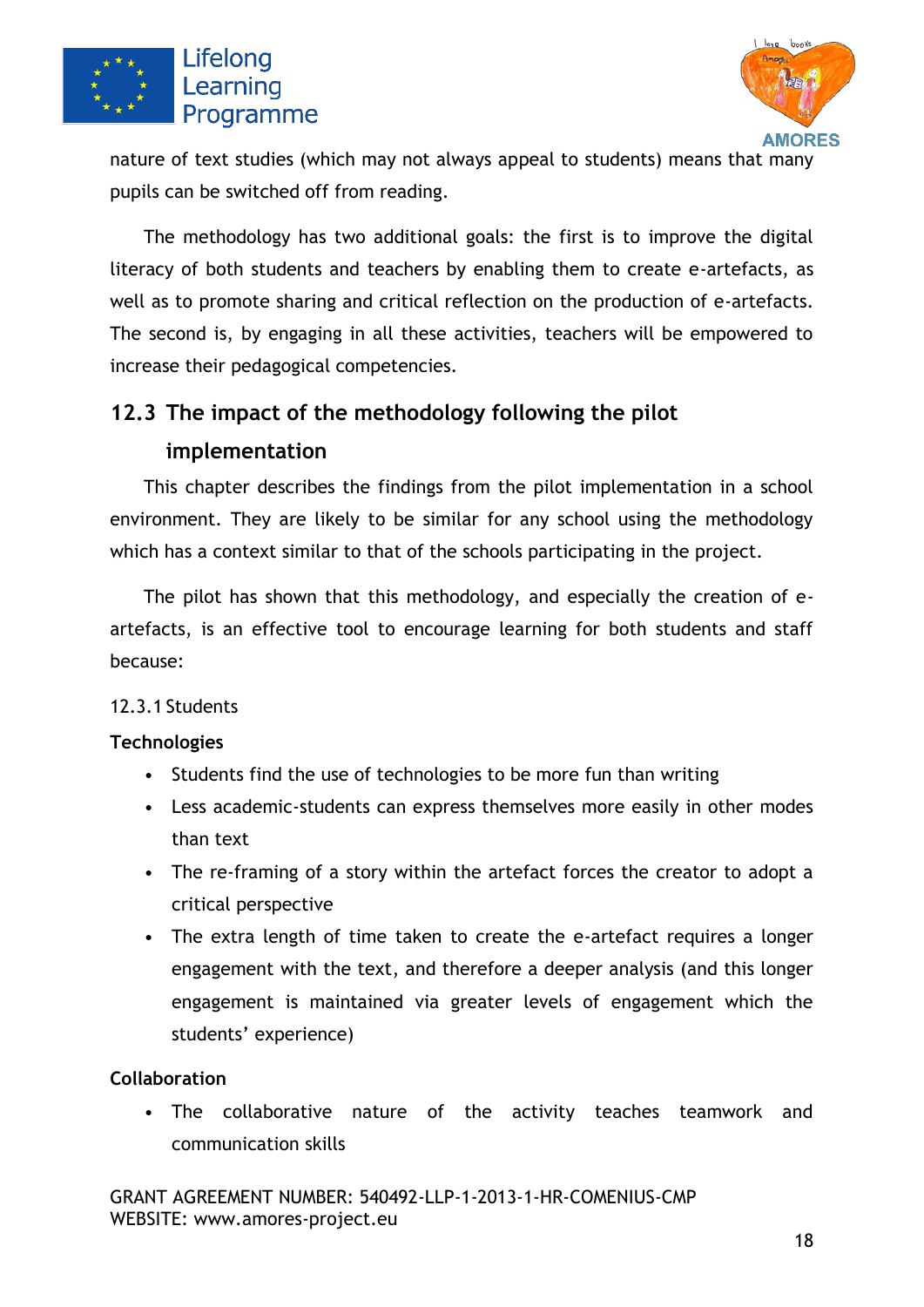



- This alternative mode encourages some students who have self-efficacy or self-esteem problems to discover new talents and present them to other students
- The more engaging and participative nature of the process fosters better relationships between students and between students and staff

#### <span id="page-20-0"></span>**Age**

• This methodology, through using technologies in the classroom to create eartefacts, encourages digital literacy for younger students. It is less successful with older students but the pilot showed that the AMORES methodology is extremely helpful for those who are not so interested in teaching themselves, and who need refresher training in technologies they have already been taught in the classroom.

#### <span id="page-20-1"></span>12.3.2 Staff

For staff the sharing of expertise with peers, and the process of implementing the methodology contributes to their:

#### <span id="page-20-2"></span>**Professional development**

- Improves digital literacy
- Improves experience of teaching in that it makes their role more collaborative and more fun
- Is a chance to influence peers, as the methodology is becoming more mainstream and is adopted by other disciplines within the schools

#### <span id="page-20-3"></span>**Classroom practice**

- Teachers should note that the use of technology does make the classroom activities more engaging as long as the activities are changed regularly to avoid the novelty wearing off.
- Having a range of different tools that are planned to be used is therefore important.
- It is recommended that teachers focus on fewer books because students will then tend to read the books in more depth and therefore learn more effectively.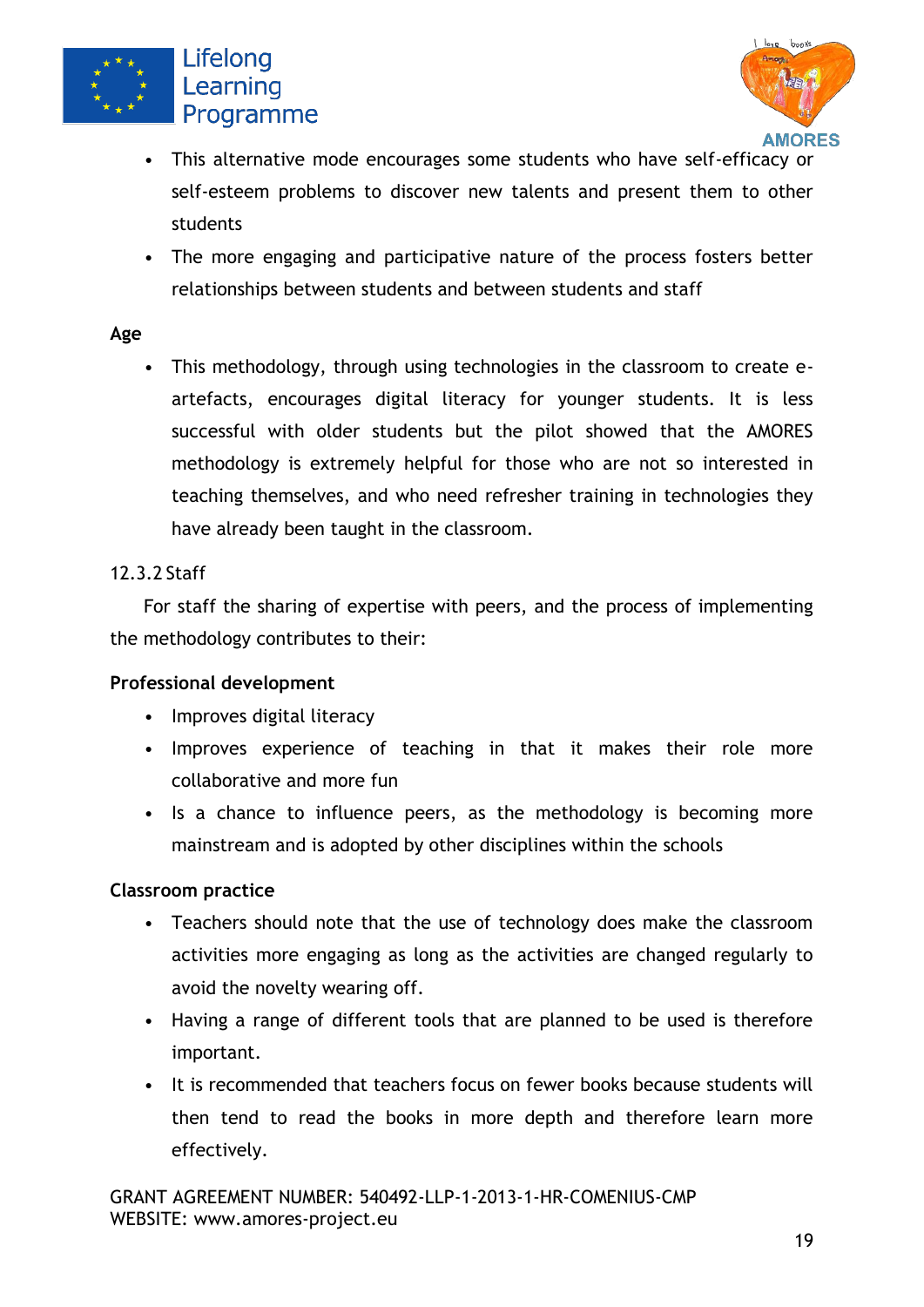



# <span id="page-21-0"></span>**12.4 Recommended teaching methods and an example of a learning scenario**

- 1. Creating collaborative or individual e-artefacts based on works of literature
- 2. Sharing e-artefacts
- 3. Discussion of e-artefacts
- 4. Reflection on the process of creation of e-artefacts and on the whole learning process.

The following is a sample learning scenario employing the AMORES teaching methodology. The teachers who used the methodology with students during the pilot used most of the steps shown here, with some variation in order.

<span id="page-21-1"></span>12.4.1 Recommended activities:

- Choose the book(s)
- Introduce the books to the students. Students/pupils read their stories.
- Discuss in class. Conduct an analysis of the texts with the students.
- Put a series of questions about the text to students/pupils who then have to discuss in groups and come up with an agreed set of answers. Questions could be: Who is your favourite character, why did you like her etc.
- Ask students to think about how they might retell this part of the story to a partner school
- Select the tools and activities to use. Keep these varied. Demonstrate etools for possible use to students.
- Students discuss and decide which e-tool to choose such as a movie film of students/pupils acting out an aspect of the story, or cartoon generator. Given that movies can be time consuming to create it is recommended that teachers consider cartoon generators in the first instance as they are quicker to use and complete.
- Design activity components so that they best combine the type of analysis and the tools chosen.
- Choose the groups for the students to work in.

GRANT AGREEMENT NUMBER: 540492-LLP-1-2013-1-HR-COMENIUS-CMP WEBSITE: www.amores-project.eu Students create their own a-artefact, e.g., a cartoon strip or movie.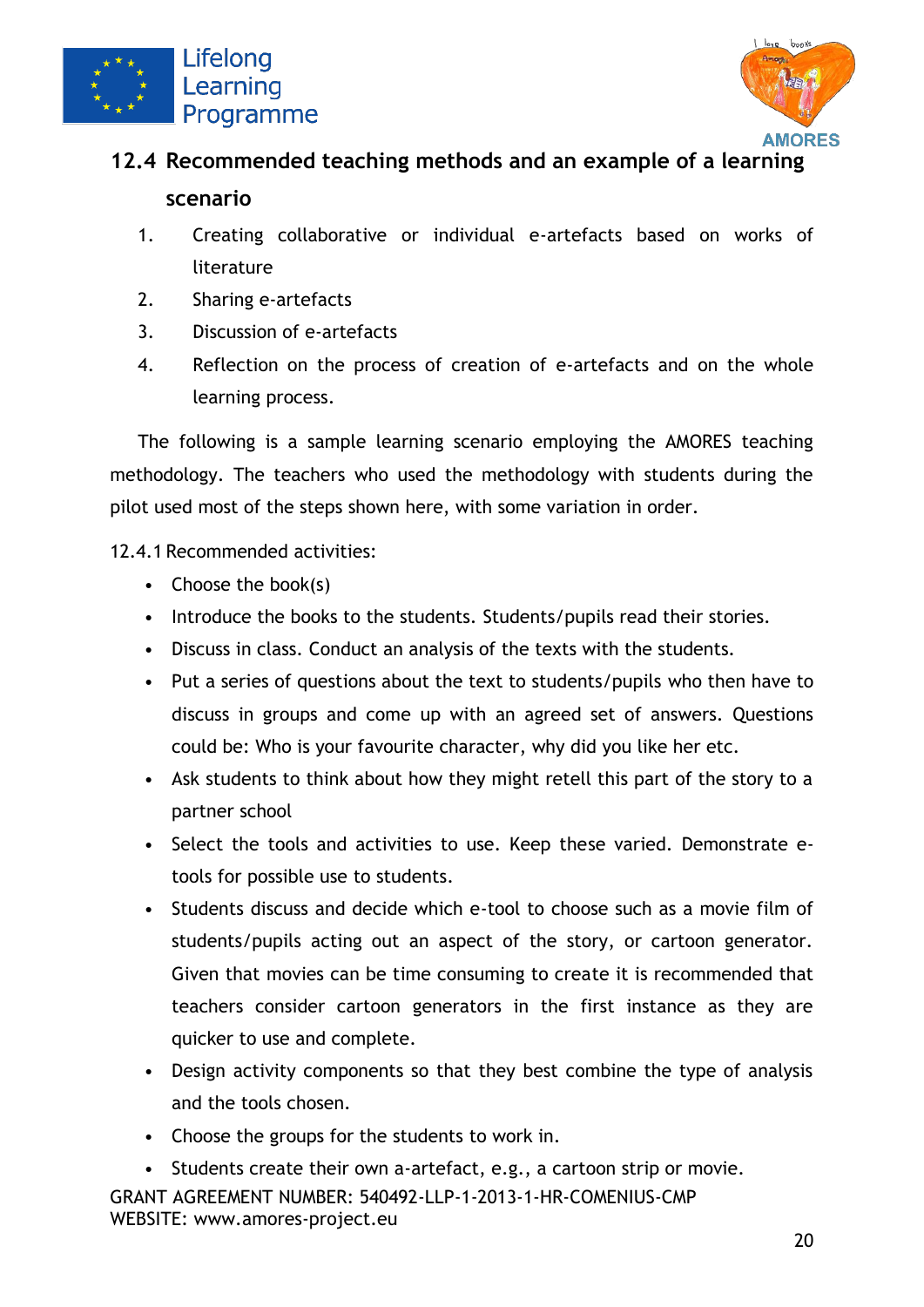



- Partner school students share and discuss e-artefacts via a social network.
- Partner school students discuss the process of creating e-artefacts via videoconference
- Teachers should moderate and summarise all discussions

#### <span id="page-22-0"></span>**12.5 Recommendations**

The activities carried out in the classroom, such as those described above, should take into consideration the following findings from the pilot study:

<span id="page-22-1"></span>12.5.1 Tools and activities

- Activities should be meaningful to engage students and motivate them
- Activities should be structured to enable collaboration across institutions
- Technologies should stretch students but not overtax resources at schools
- Students need observation and feedback on their progress throughout the creation process to ensure they are mastering the required skills
- Providing an opportunity for learners to feedback on each-others' work is a motivating element, both in a formative way (by enabling annotation and response to each-others' work) and in a summative way in the form of a final "show and tell"
- Learning by creation is a resource-intensive activity, particularly on the time required by both learners and teachers, so adequate provision must be made for this.
- Students should create a logbook which can help order their thoughts and ensure key things do not get forgotten because the process of reading and analysing the book and then creating the artefact can be lengthy.
- Review of the structure of the activities should be undertaken before implementation, for example, how the groups are to be set up, whether all of the required technology is available, whether to examine the whole book or just a segment.
- Tools and activities must be carefully aligned and considerable thought should be given by teachers in choosing an appropriate task to encourage the students to learn about the book, and picking the right tool to support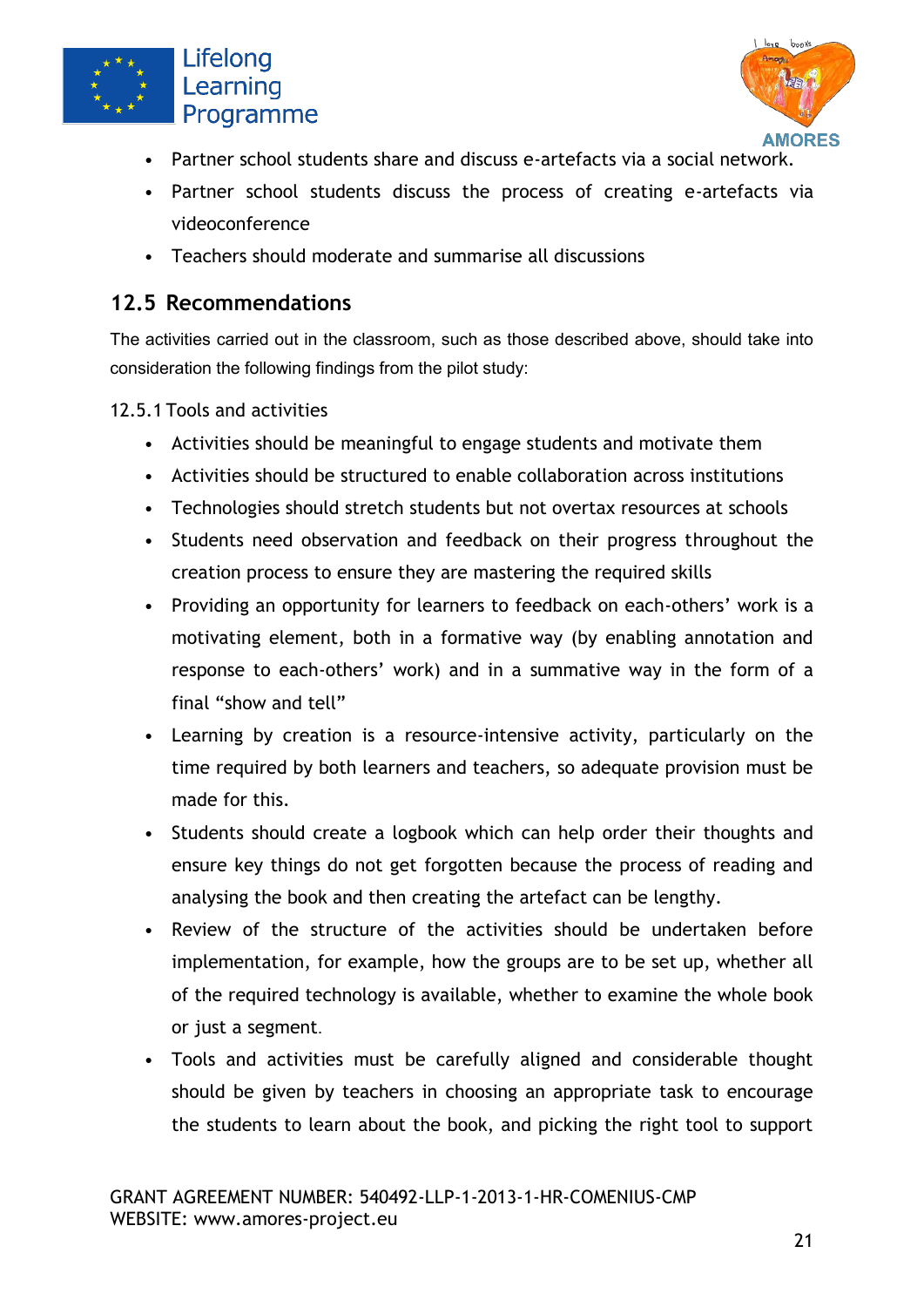



this task, e.g. *Tiki-Toki* as a timeline tool because the analysis examines the key stages in a narrative.

- <span id="page-23-0"></span>12.5.2 Facilitating student learning
	- Although the creation of an artefact requires the students to adopt a critical perspective on a book in order to re-tell it, the analysis of books is a difficult process and the students have to be led through it carefully.
	- Give students time to reflect on the creation of e-artefacts. Reflection as a whole class exercise, where students to see each other's work, can also be motivating. In that regard, videos (those in which students appear) appear to work best as shared classroom activities as students find these more personally engaging.
- <span id="page-23-1"></span>12.5.3 Student individual differences
	- Language skills. i.e. how good is their English, and how confident are they in their English proficiency (not the same thing) in an international collaboration
	- Ability to co-operate, some highly competent students are not comfortable with co-operating, some students have limited negotiation skills
	- Maturity (or media literacy), when creating artefacts they may just put things in "because they're cool" rather than because they are relevant
	- Academic focus. The AMORES methodology aims to address some of the imbalance between academically-focused and those that are not engaged. Although this levels the playing field for students, those who previously were high-flyers may not be in a new pedagogy and could feel alienated by this
	- Age of students. Though the younger students have more to gain in terms of digital literacy (on the whole, though many older ones are also not highly digitally literate) they may also struggle with creating artefacts and collaborating and so need more support
	- Results-focused v. explorative-creative. Some students may still see the creation of artefacts as something to just "get done" and want to move quickly onto the next thing. This means that they do not fully have the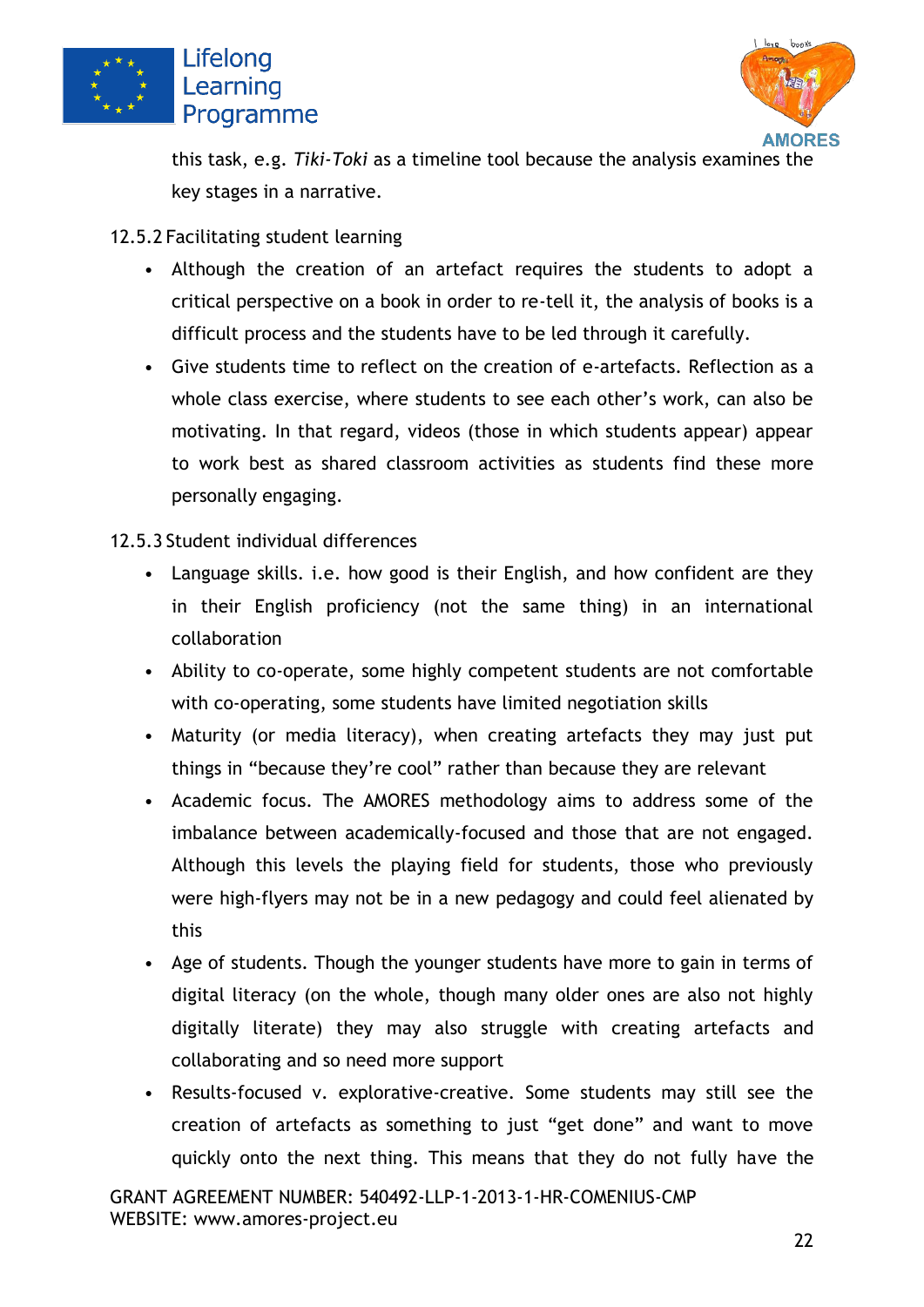



opportunity to explore the narrative and engage with individual perspective, meaning interpretation and so on. At the other end of the spectrum, others may get so caught up with the process of creation, they do not finish. Both extremes need to be supported to move somewhere towards the middle

- Learning difficulties. These can be verbal, such as stammering, meaning that talking on a video may be difficult, or students with social anxiety, with a similar effect. One remarkable effect of the AMORES methodology is the number of students who were normally withdrawn in class who suddenly came to the fore in activities. Be prepared for either response
- Students who define themselves as non-readers/Gender differences. Some students do not engage with reading because they have created an identity in which they define themselves as someone who does not read. This is more likely amongst boys than girls. Although the AMORES methodology may not address this self-definition, it still has proven more effective in engaging them in analysing the books. But don't expect students to like reading any more than they do.
- Fluency. The AMORES methodology does not address fluency directly, though may motivate some students to try reading more. However, it is likely to reveal reading difficulties and could be an opportunity to address these.
- <span id="page-24-0"></span>12.5.4 Classroom and parental support
	- Teachers found that the levels of support needed for the AMORES methodology was more than for traditional teaching and they found the pupil-teacher ratios a constraint on effectively supporting them. Although the technologies were not challenging, the requirement to upload material, and keep the technologies running, was challenging. Younger students particularly needed more support.
	- It is essential that parents are included in the process by having an introductory workshop for them. These will be helpful in addressing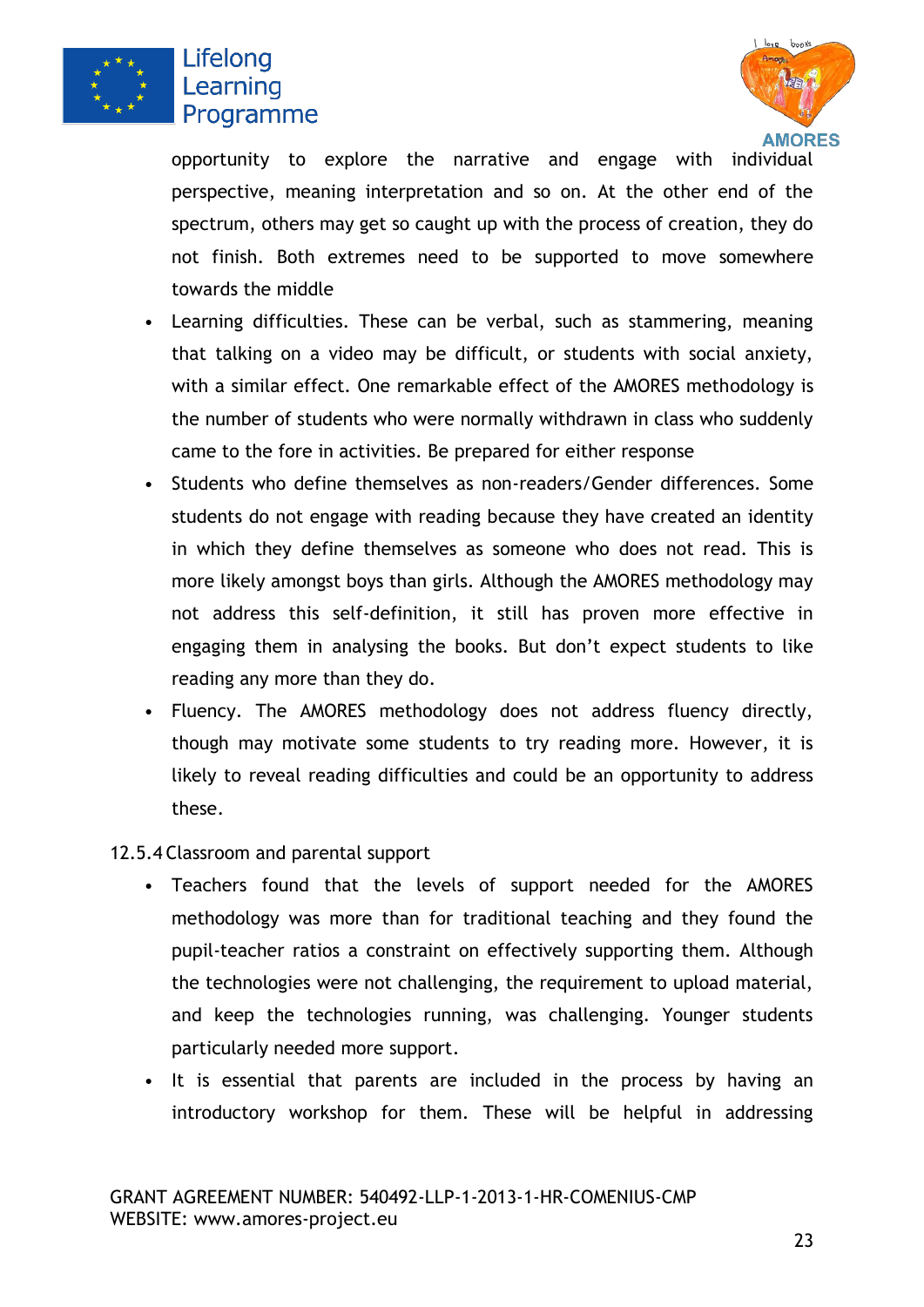



concerns about the use of the technology and to help them support their children's work.

#### <span id="page-25-0"></span>**12.6 Limitations**

Before implementing activities in the classroom there are some methodological limitations which should be noted. It has two general limitations, which apply in all contexts, and one specific limitation for the UK.

- The AMORES methodology does not change attitudes to reading *per se*, but it does encourage more in-depth engagement with text and character
- The AMORES methodology is very demanding on time
- The UK school system has a micro-level of accountability built into it, this requires written work from students to demonstrate targets have been met. This means that using the AMORES methodology in the UK educational context can only be done on a smaller scale, although it can still be done.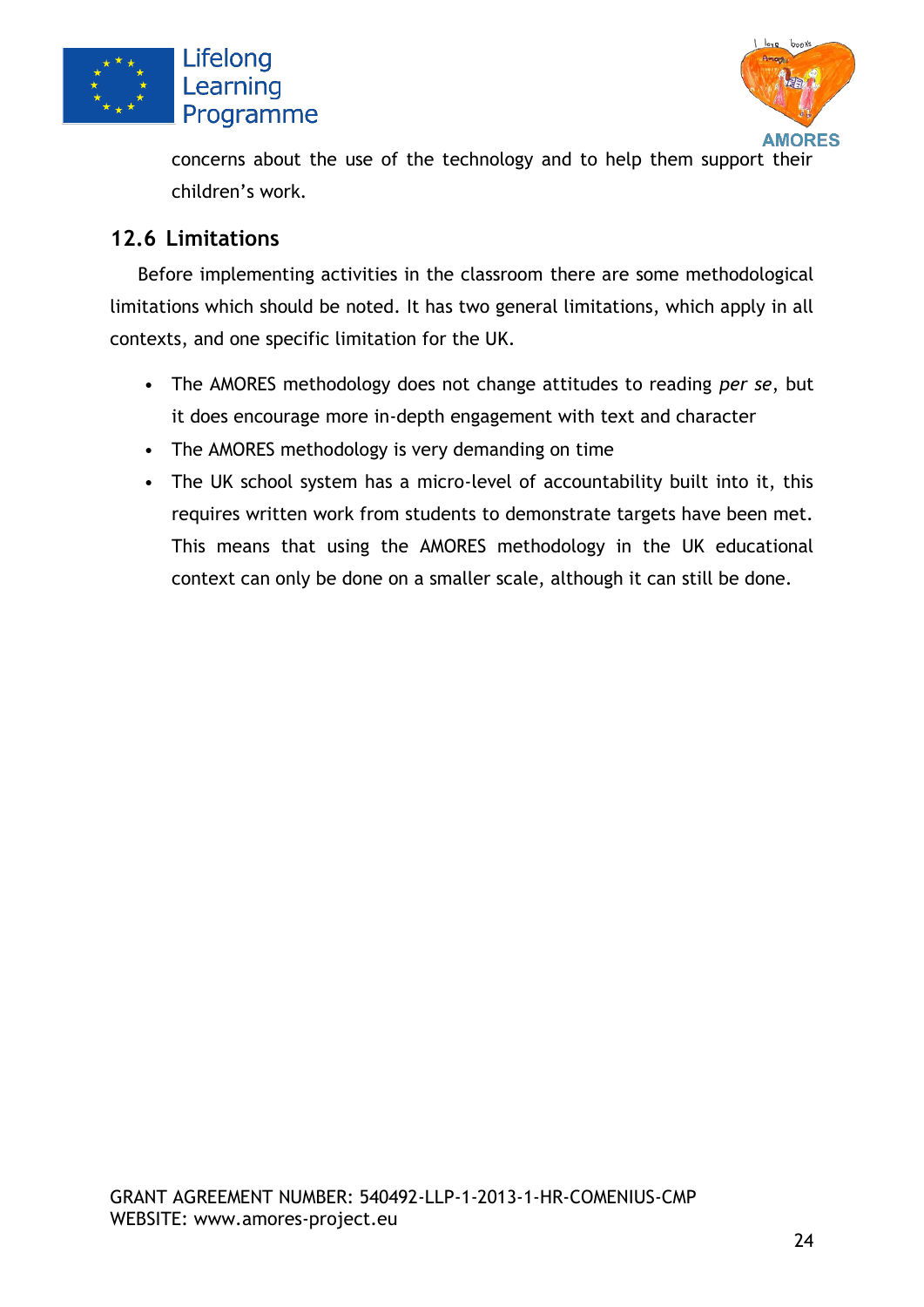



<span id="page-26-0"></span>

*Figure 1. The AMORES teaching methodology in four simple steps*